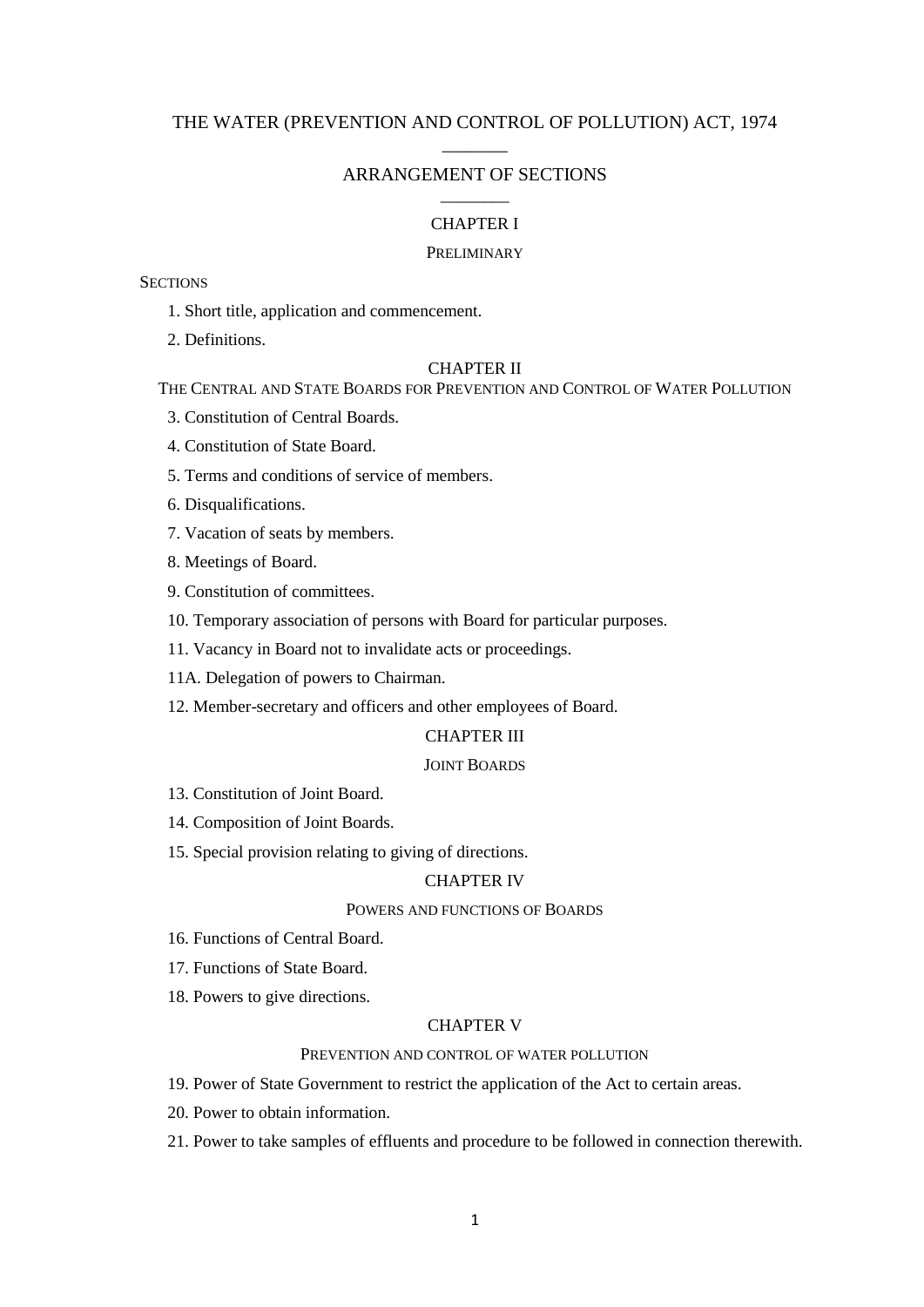**SECTIONS** 

- 22. Reports of the result of analysis on samples taken under section 21.
- 23. Power of entry and inspection.
- 24. Prohibition on use of stream or well for disposal of polluting matter, etc.
- 25. Restrictions on new outlets and new discharges.
- 26. Provision regarding existing discharge of sewage or trade effluent.
- 27. Refusal or withdrawal of consent by State Board.
- 28. Appeals.
- 29. Revision.
- 30. Power of State Board to carry out certain works.
- 31. Furnishing of information to State Board and other agencies in certain cases.
- 32. Emergency measures in case of pollution of stream or well.
- 33. Power of Board to make application to courts for restraining apprehended pollution of water in streams or wells.
- 33A. Power to give directions.

## CHAPTER VI

### FUNDS, ACCOUNTS AND AUDIT

- 34. Contributions by Central Government.
- 35. Contributions by State Government.
- 36. Fund of Central Board.
- 37. Fund of State Board.
- 37A. Borrowing powers of Board.
- 38. Budget.
- 39. Annual report.
- 40. Accounts and audit.

#### CHAPTER VII

### PENALTIES AND PROCEDURE

- 41. Failure to comply with directions under sub-section (*2*) or sub-section (*3*) of section 20, or orders issued under clause (*c*) of sub-section (*1*) of section 32.
- 42. Penalty for certain acts.
- 43. Penalty for contravention of provisions of section 24.
- 44. Penalty for contravention of section 25 or section 26.
- 45. Enhanced penalty after previous conviction.
- 45A. Penalty for contravention of certain provisions of the Act.
- 46. Publication of names of offenders.
- 47. Offences by companies.
- 48. Offences by Government Departments.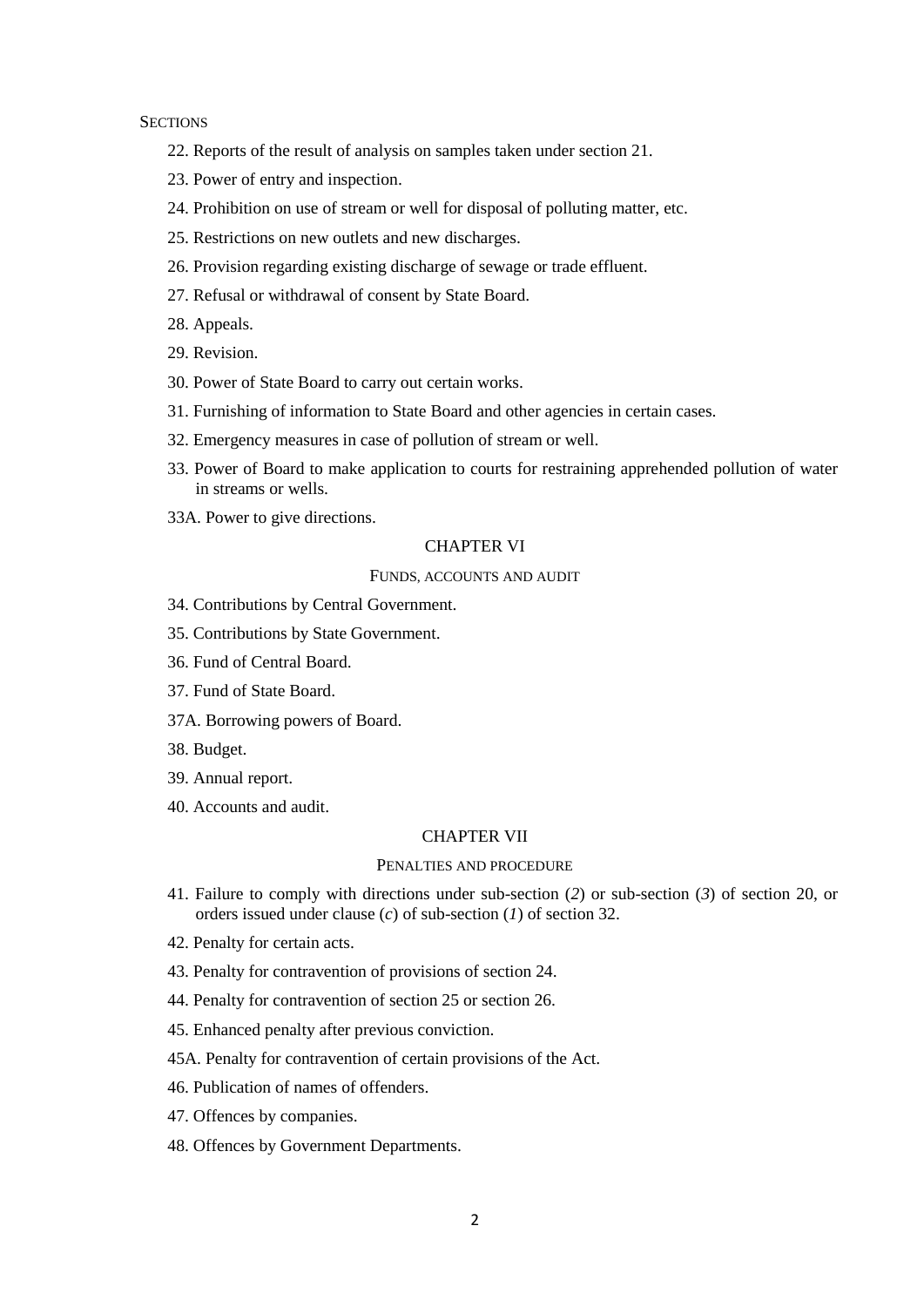## **SECTIONS**

- 49. Cognizance of offences.
- 50. Members, officers and servants of Board to be public servants.

### CHAPTER VIII

## **MISCELLANEOUS**

- 51. Central Water Laboratory.
- 52. State Water Laboratory.
- 53. Analysts.
- 54. Reports of analysts.
- 55. Local authorities to assist.
- 56. Compulsory acquisition of land for the State Board.
- 57. Returns and reports.
- 58. Bar of jurisdiction.
- 59. Protection of action taken in good faith.
- 60. Overriding effect.
- 61. Power of Central Government to supersede the Central Board and Joint Boards.
- 62. Power of State Government to supersede State Board.
- 63. Power of Central Government to make rules.
- 64. Power of State Government to make rules.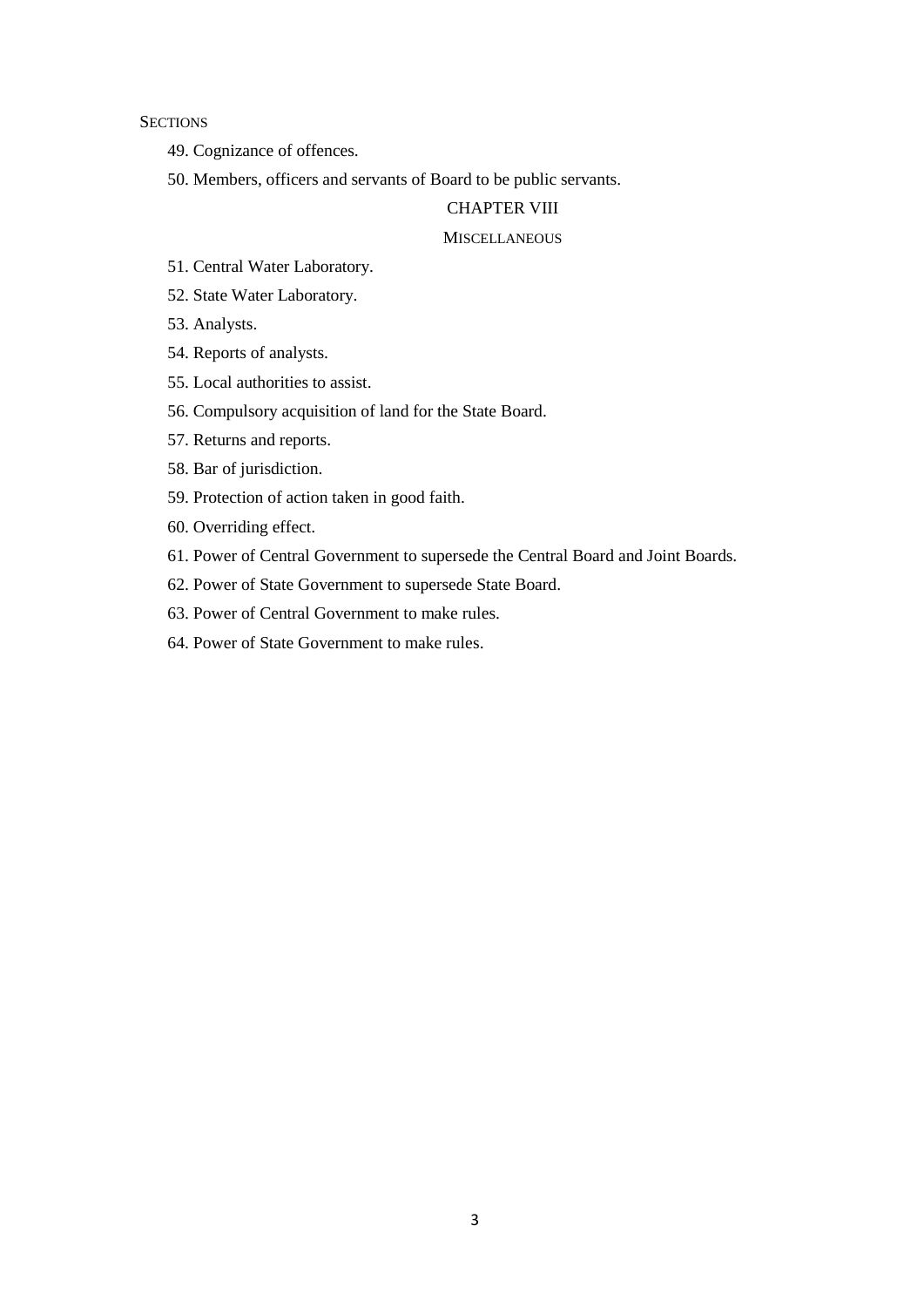### THE WATER (PREVENTION AND CONTROL OF POLLUTION) ACT, 1974

# ACT NO. 6 OF 1974

### [23*rd March,* 1974.]

An Act to provide for the prevention and control of water pollution and the maintaining or restoring of wholesomeness of water, for the establishment, with a view to carrying out the purposes aforesaid, of Boards for the prevention and control of water pollution, for conferring on and assigning to such Boards powers and functions relating thereto and for matters connected therewith.

WHEREAS it is expedient to provide for the prevention and control of water pollution and the maintaining or restoring of wholesomeness of water, for the establishment, with a view to carrying out the purposes aforesaid, of Boards for the prevention and control of water pollution and for conferring on and assigning to such Boards powers and functions relating thereto;

AND WHEREAS Parliament has no power to make laws for the States with respect to any of the matters aforesaid except as provided in articles 249 and 250 of the Constitution;

AND WHEREAS in pursuance of clause (1) of article 252 of the Constitution resolutions have been passed by all the Houses of the Legislatures of the States of Assam, Bihar, Gujarat, Haryana, Himachal Pradesh, Jammu and Kashmir, Karnataka, Kerala, Madhya Pradesh, Rajasthan, Tripura and West Bengal to the effect that the matters aforesaid should be regulated in those States by Parliament by law.

BE it enacted by Parliament in the Twenty-fifth Year of the Republic of India as follows:—

#### CHAPTER I

### **PRELIMINARY**

**1. Short title, application and commencement.—(***1***) This Act may be called the Water (Prevention** and Control of Pollution) Act, 1974.

(*2*) It applies in the first instance to the whole of the States of Assam, Bihar, Gujarat, Haryana, Himachal Pradesh, Jammu and Kashmir, Karnataka, Kerala, Madhya Pradesh, Rajasthan, Tripura and West Bengal and the Union territories; and it shall apply to such other State which adopts this Act by resolution passed in that behalf under clause (1) of article 252 of the Constitution.

(*3*) It shall come into force, at once in the States of Assam, Bihar, Gujarat, Haryana, Himachal Pradesh, Jammu and Kashmir, Karnataka, Kerala, Madhya Pradesh, Rajasthan, Tripura and West Bengal and in the Union territories, and in any other State which adopts this Act under clause (1) of article 252 of the Constitution on the date of such adoption and any reference in this Act to the commencement of this Act shall, in relation to any State or Union territory, mean the date on which this Act comes into force in such State or Union territory.

**2. Definitions.—**In this Act, unless the context otherwise requires,—

(*a*) "Board" means the Central Board or a State Board;

 $\Gamma$ <sup>1</sup>[(*b*) "Central Board" means the Central Pollution Control Board constituted under section 3;]

(*c*) "member" means a member of a Board and includes the chairman thereof;

 $^{2}$ [(*d*) "occupier", in relation to any factory or premises, means the person who has control over the affairs of the factory or the premises, and includes, in relation to any substance, the person in possession of the substance;]

<sup>1.</sup> Subs. by Act 53 of 1988, s. 2, for clause (*b*) (w.e.f. 29-9-1988).

<sup>2.</sup> Subs. by s. 2, *ibid.,* for clause (*d*) (w.e.f. 29-9-1988).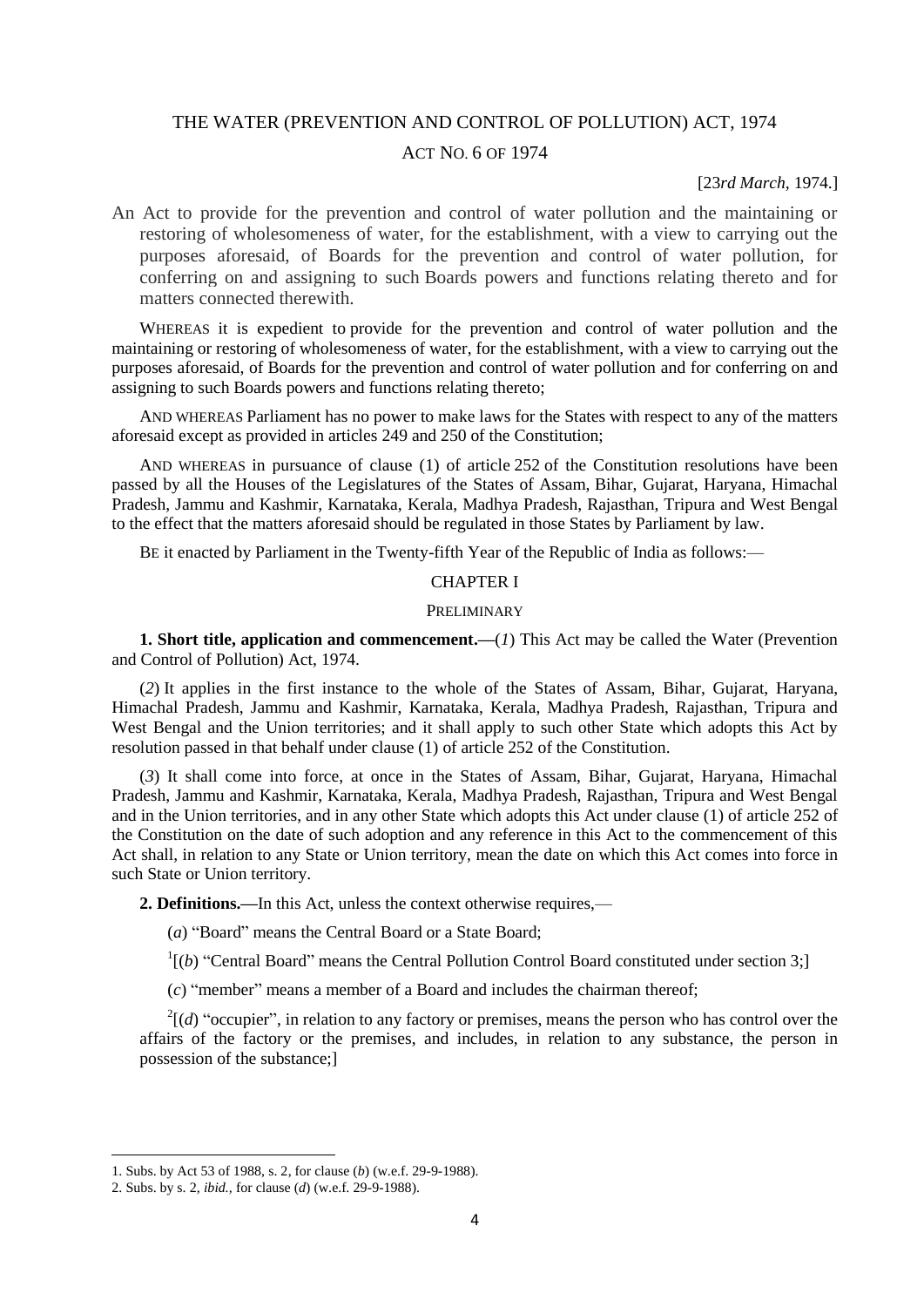$\int$ <sup>1</sup>[(*dd*) "outlet" includes any conduit pipe or channel, open or closed, carrying sewage or trade effluent or any other holding arrangement which causes, or is likely to cause, pollution;]

(*e*) "pollution" means such contamination of water or such alteration of the physical, chemical or biological properties of water or such discharge of any sewage or trade effluent or of any other liquid, gaseous or solid substance into water (whether directly or indirectly) as may, or is likely to, create a nuisance or render such water harmful or injurious to public health or safety, or to domestic, commercial, industrial, agricultural or other legitimate uses, or to the life and health of animals or plants or of acquatic organisms;

(*f*) "prescribed" means prescribed by rules made under this Act by the Central Government or, as the case may be, the State Government;

(*g*) "sewage effluent" means effluent from any sewerage system or sewage disposal works and includes sullage from open drains;

 $\log$ <sup>1</sup>[(*gg*) "sewer" means any conduit pipe or channel, open or closed, carrying sewage or trade effluent;]

 $2^{2}[(h)$  "State Board" means a State Pollution Control Board constituted under section 4;]

(*i*) "State Government" in relation to a Union territory means the Administrator thereof appointed under article 239 of the Constitution;

(*j*) "stream" includes—

(*i*) river;

(*ii*) water course (whether flowing or for the time being dry);

(*iii*) inland water (whether natural or artificial);

(*iv*) sub-terranean waters;

(*v*) sea or tidal waters to such extent or, as the case may be, to such point as the State Government may, by notification in the Official Gazette, specify in this behalf;

(*k*) "trade effluent" includes any liquid, gaseous or solid substance which is discharged from any premises used for carrying on any <sup>3</sup>[industry, operation or process, or treatment and disposal system], other than domestic sewage.

#### CHAPTER II

# THE CENTRAL AND STATE BOARDS FOR PREVENTION AND CONTROL OF WATER POLLUTION

**3. Constitution of Central Boards.—**(*1*) The Central Government shall, with effect from such date (being a date not later than six months of the commencement of this Act in the States of Assam, Bihar, Gujarat, Haryana, Himachal Pradesh, Jammu and Kashmir, Karnataka, Kerala, Madhya Pradesh, Rajasthan, Tripura and West Bengal and in the Union territories) as it may, by notification in the Official Gazette, appoint, constitute a Central Board to be called the <sup>4</sup>[Central Pollution Control Board] to exercise the powers conferred on and perform the functions assigned to that Board under this Act.

(*2*) The Central Board shall consist of the following members, namely:—

(*a*) a full-time chairman, being a person having special knowledge or practical experience in respect of <sup>5</sup>[matters relating to environmental protection] or a person having knowledge and experience in administering institutions dealing with the matters aforesaid, to be nominated by the Central Government;

<sup>1.</sup> Ins. by Act 44 of 1978, s. 2 (w.e.f. 12-12-1978).

<sup>2.</sup> Subs. by Act 53 of 1988, s. 2, for clause (*h*) (w.e.f. 29-9-1988).

<sup>3.</sup> Subs. by s. 2, *ibid.,* for "trade or industry" (w.e.f. 29-9-1988).

<sup>4.</sup> Subs. by s. 3, *ibid.,* for "Central Board for the Prevention and Control of Water Pollution" (w.e.f. 29-91988).

<sup>5.</sup> Subs. by Act 44 of 1978, s. 3, for "matters relating to the use and conservation of water resources or the prevention and control of water pollution" (w.e.f. 12-12-1978).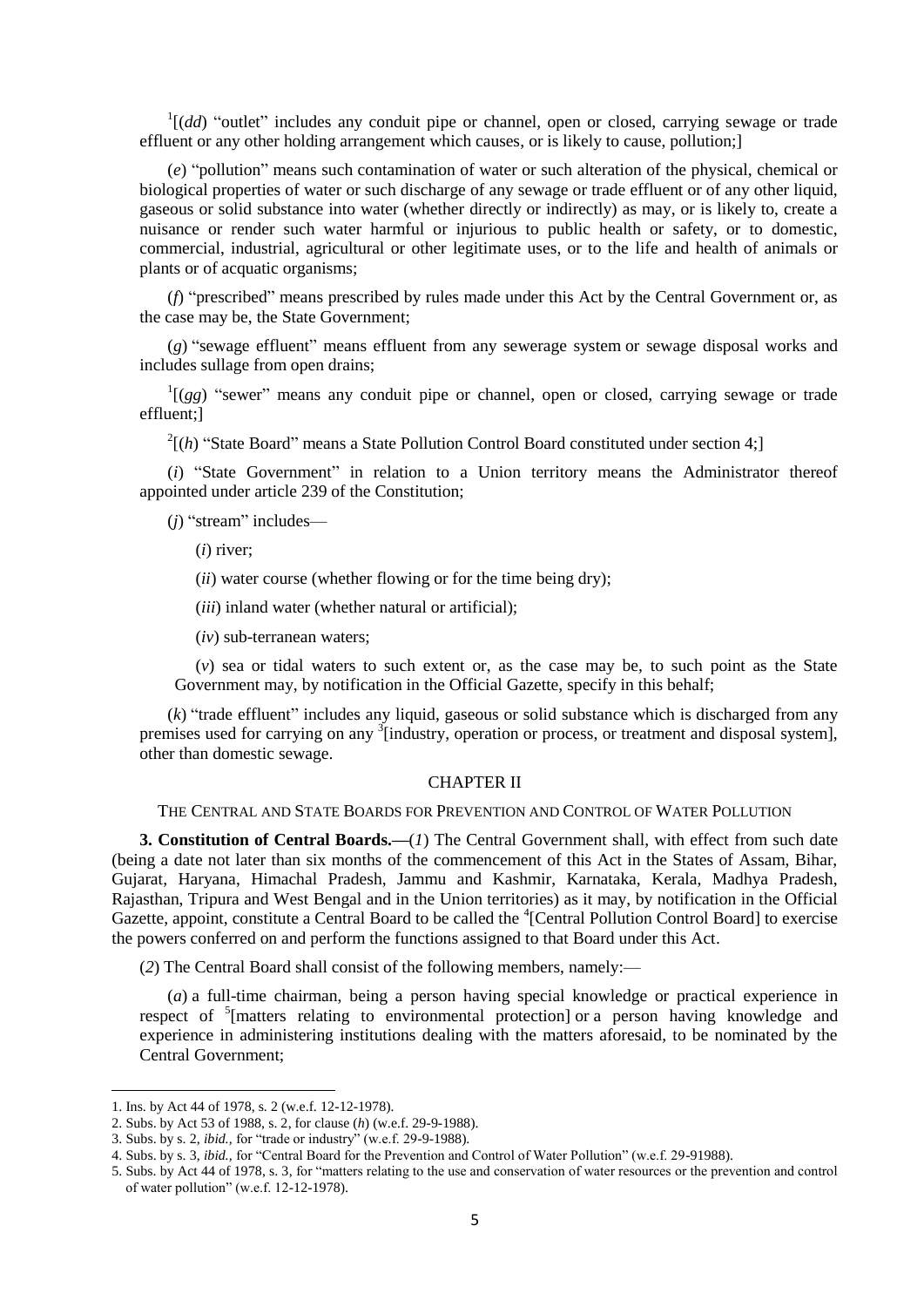$(b)$  <sup>1</sup>[such number of officials, not exceeding five,] to be nominated by the Central Government to represent that Government;

(*c*) such number of persons, not exceeding five, to be nominated by the Central Government, from amongst the members of the State Boards, of whom not exceeding two shall be from those referred to in clause (*c*) of sub-section (*2*) of section 4;

 $(d)$ <sup>2</sup>[such number of non-officials, not exceeding three,] to be nominated by the Central Government, to represent the interests of agriculture, fishery or industry or trade or any other interest which, in the opinion of the Central Government, ought to be represented;

(*e*) two persons to represent the companies or corporations owned, controlled or managed by the Central Government, to be nominated by that Government;

 $3(f)$  a full-time member-secretary, possessing qualifications, knowledge and experience of scientific, engineering or management aspects of pollution control, to be appointed by the Central Government.]

(*3*) The Central Board shall be a body corporate with the name aforesaid having perpetual succession and a common seal with power, subject to the provisions of this Act, to acquire, hold and dispose of property and to contract, and may, by the aforesaid name, sue or be sued.

4. Constitution of State Board.—(1) The State Government shall, with effect from such date <sup>4\*\*\*</sup> as it may, by notification in the Official Gazette, appoint, constitute a <sup>5</sup>[State Pollution Control Board], under such name as may be specified in the notification, to exercise the powers conferred on and perform the functions assigned to that Board under this Act.

(*2*) A State Board shall consist of the following members, namely:—

(*a*)  $a^{6***}$  chairman, being a person having special knowledge or practical experience in respect of <sup>7</sup>[matters relating to environmental protection] or a person having knowledge and experience in administering institutions dealing with the matters aforesaid, to be nominated by the State Government:

 ${}^{8}$ [Provided that the chairman may be either whole-time or part-time as the State Government may may think fit;]

 $(b)$ <sup>9</sup>[such number of officials, not exceeding five,] to be nominated by the State Government to represent that Government;

 $(c)$  <sup>10</sup>[such number of persons, not exceeding five,] to be nominated by the State Government from amongst the members of the local authorities functioning within the State;

 $(d)$ <sup>11</sup>[such number of non-officials, not exceeding three,] to be nominated by the State Government to represent the interests of agriculture, fishery or industry or trade or any other interest which, in the opinion of the State Government, ought to be represented;

(*e*) two persons to represent the companies or corporations owned, controlled or managed by the State Government, to be nominated by that Government;

 $\overline{a}$ 

<sup>1.</sup> Subs. by Act 44 of 1978, s. 3, for "five officials" (w.e.f. 12-12-1978).

<sup>2.</sup> Subs. by s. 3, *ibid.,* for "three non-officials" (w.e.f. 12-12-1978).

<sup>3.</sup> Subs. by Act 53 of 1988, s. 3, for clause (*f*) (w.e.f. 29-9-1988).

<sup>4.</sup> The brackets and words "(being a date not later than six months of the commencement of the Act in the State)" omitted by Act 44 of 1978, s. 4 (w.e.f. 12-12-1978).

<sup>5.</sup> Subs. by Act 53 of 1988, s. 4, for "State Board" (w.e.f. 29-9-1988).

<sup>6.</sup> The word "full-time" omitted by Act 44 of 1978, s. 4 (w.e.f. 12-12-1978).

<sup>7.</sup> Subs. by s. 4, *ibid.,* for certain words (w.e.f. 12-12-1978).

<sup>8.</sup> The proviso ins. by s. 4, *ibid.* (w.e.f. 12-12-1978).

<sup>9.</sup> Subs. by s. 4, *ibid.,* for "five officials" (w.e.f. 12-12-1978).

<sup>10.</sup> Subs. by s. 4, *ibid.,* for "five persons" (w.e.f. 12-12-1978).

<sup>11.</sup> Subs. by s. 4, *ibid.,* for "three non-officials" (w.e.f. 12-12-1978).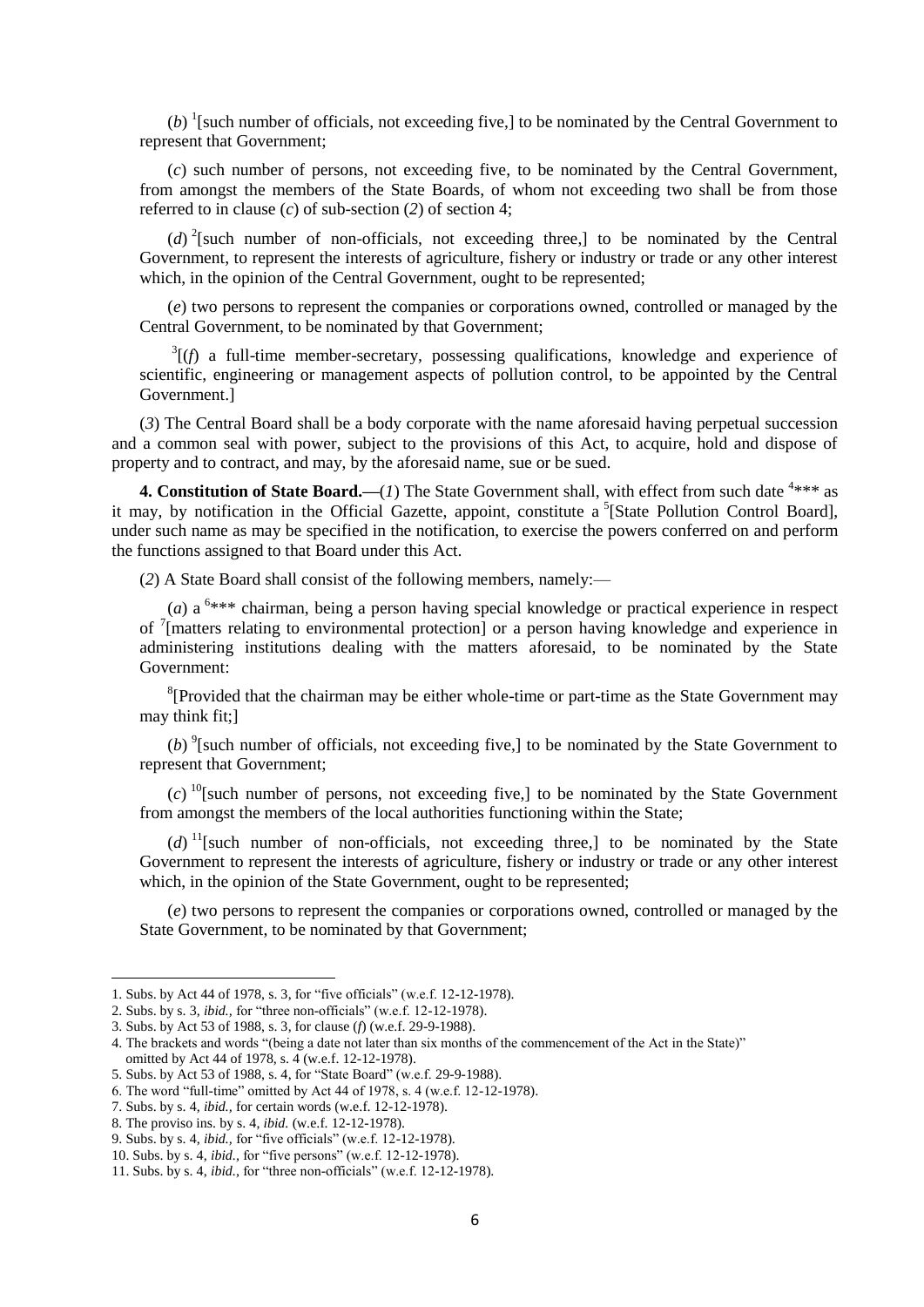$I(f)$  a full-time member-secretary, possessing qualifications, knowledge and experience of scientific, engineering or management aspects of pollution control, to be appointed by the State Government.]

(*3*) Every State Board shall be a body corporate with the name specified by the State Government in the notification under sub-section (*1*), having perpetual succession and a common seal with power, subject to the provisions of this Act, to acquire, hold and dispose of property and to contract, and may, by the said name, sue or be sued.

(*4*) Notwithstanding anything contained in this section, no State Board shall be constituted for a Union territory and in relation to a Union territory, the Central Board shall exercise the powers and perform the functions of a State Board for that Union territory:

Provided that in relation to any Union territory the Central Board may delegate all or any of its powers and functions under this sub-section to such person or body of persons as the Central Government may specify.

**5. Terms and conditions of service of members.—(***1***) Save as otherwise provided by or under this** Act, a member of a Board, other than a member-secretary, shall hold office for a term of three years from the date of his nomination:

Provided that a member shall, notwithstanding the expiration of his term, continue to hold office until his successor enters upon his office.

 $2^{2}$ [(2) The term of office of a member of a Board nominated under clause (*b*) or clause (*e*) of sub-section (*2*) of section 3 or clause (*b*) or clause (*e*) of sub-section (*2*) of section 4 shall come to an end as soon as he ceases to hold the office under the Central Government or the State Government or, as the case may be, the company or corporation owned, controlled or managed by the Central Government or the State Government, by virtue of which he was nominated.]

(*3*) The Central Government or, as the case may be, the State Government may, if it thinks fit, remove any member of a Board before the expiry of his term of office, after giving him a reasonable opportunity of showing cause against the same.

(*4*) A member of a Board, other than the member-secretary, may at any time resign his office by writing under his hand addressed—

(*a*) in the case of the chairman to the Central Government or, as the case may be, the State Government; and

(*b*) in any other case, to the chairman of the Board,

and the seat of the chairman or such other member shall thereupon become vacant.

(*5*) A member of a Board, other than the member-secretary, shall be deemed to have vacated his seat if he is absent without reason, sufficient in the opinion of the Board, from three consecutive meetings of the Board, <sup>3</sup> [or where he is nominated under clause (*c*) or clause (*e*) of sub-section (*2*) of section 3 or under clause (*c*) or clause (*e*) of sub-section (*2*) of section 4, if he ceases to be a member of the State Board or of the local authority or, as the case may be, of the company or corporation owned, controlled or managed by the Central Government or the State Government and such vacation of seat shall, in either case, take effect from such date as the Central Government or, as the case may be, the State Government may, by notification in the Official Gazette, specify].

(*6*) A casual vacancy in a Board shall be filled by a fresh nomination and the person nominated to fill the vacancy shall hold office only for the remainder of the term for which the member in whose place he was nominated.

 $(7)$  A member of a Board<sup>4</sup>[shall be eligible for renomination].

<sup>1.</sup> Subs. by Act 53 of 1988, s. 4, for clause (*f*) (w.e.f. 29-9-1988).

<sup>2.</sup> Subs. by Act 44 of 1978, s. 5, for sub-section (*2*) (w.e.f. 12-12-1978).

<sup>3.</sup> Subs. by s. 5, *ibid.,* for certain words, brackets, letters and figures (w.e.f. 12-12-1978).

<sup>4.</sup> Subs. by Act 53 of 1988, s. 5, for "shall not be eligible for renomination for more than two terms" (w.e.f. 29-9-1988).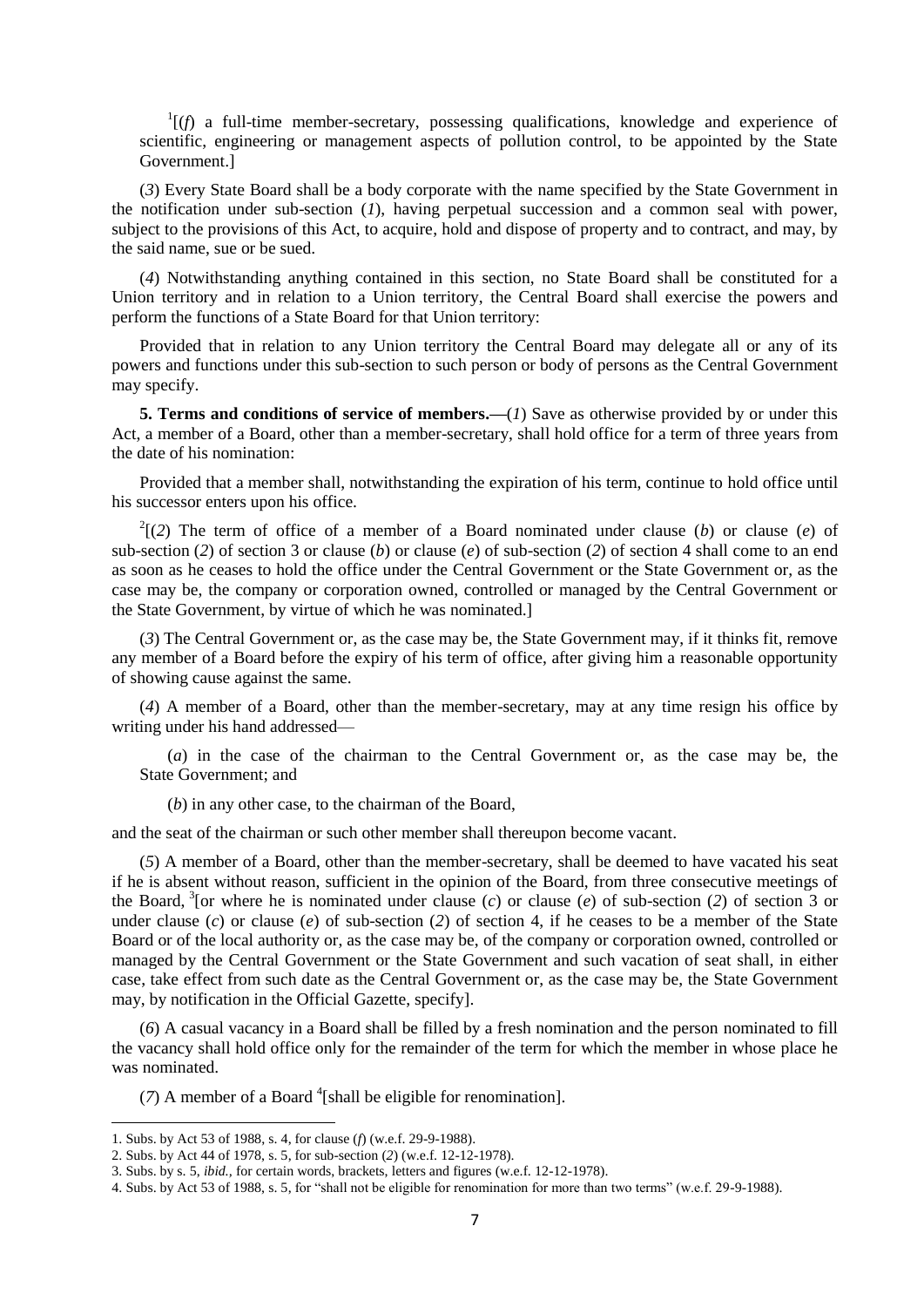(*8*) The other terms and conditions of service of a member of a Board, other than the chairman and member-secretary, shall be such as may be prescribed.

(*9*) The other terms and conditions of service of the chairman shall be such as may be prescribed.

**6. Disqualifications.—**(*1*) No person shall be a member of a Board, who—

(*a*) is, or at any time has been adjudged insolvent or has suspended payment of his debts or has compounded with his creditors, or

(*b*) is of unsound mind and stands so declared by a competent court, or

(*c*) is, or has been, convicted of an offence which, in the opinion of the Central Government or, as the case may be, of the State Government, involves moral turpitude, or

(*d*) is, or at any time has been, convicted of an offence under this Act, or

(*e*) has directly or indirectly by himself or by any partner, any share or interest in any firm or company carrying on the business of manufacture, sale or hire of machinery, plant, equipment, apparatus or fittings for the treatment of sewage or trade effluents, or

(*f*) is a director or a secretary, manager or other salaried officer or employee of any company or firm having any contract with the Board, or with the Government constituting the Board, or with a local authority in the State, or with a company or corporation owned, controlled or managed by the Government, for the carrying out of sewerage schemes or for the installation of plants for the treatment of sewage or trade effluents, or

(*g*) has so abused, in the opinion of the Central Government or as the case may be, of the State Government, his position as a member, as to render his continuance on the Board detrimental to the interest of the general public.

(*2*) No order of removal shall be made by the Central Government or the State Government, as the case may be, under this section unless the member concerned has been given a reasonable opportunity of showing cause against the same.

(*3*) Notwithstanding anything contained in sub-sections (*1*) and (*7*) of section 5, a member who has been removed under this section shall not be eligible for renomination as a member.

**7. Vacation of seats by members.—**If a member of a Board becomes subject to any of the disqualifications specified in section 6*,* his seat shall become vacant.

**8. Meetings of Board.—**A Board shall meet at least once in every three months and shall observe such rules of procedure in regard to the transaction of business at its meetings as may be prescribed:

Provided that if, in the opinion of the chairman, any business of an urgent nature is to be transacted, he may convene a meeting of the Board at such time as he thinks fit for the aforesaid purpose.

**9. Constitution of committees.—**(*1*) A Board may constitute as many committees consisting wholly of members or wholly of other persons or partly of members and partly of other persons, and for such purpose or purposes as it may think fit.

(*2*) A committee constituted under this section shall meet at such time and at such place, and shall observe such rules of procedure in regard to the transaction of business at its meetings, as may be prescribed.

(*3*) The members of a committee (other than the members of the Board) shall be paid such fees and allowances, for attending its meetings and for attending to any other work of the Board as may be prescribed.

**10. Temporary association of persons with Board for particular purposes.—**(*1*) A Board may associate with itself in such manner, and for such purposes, as may be prescribed any person whose assistance or advice it may desire to obtain in performing any of its functions under this Act.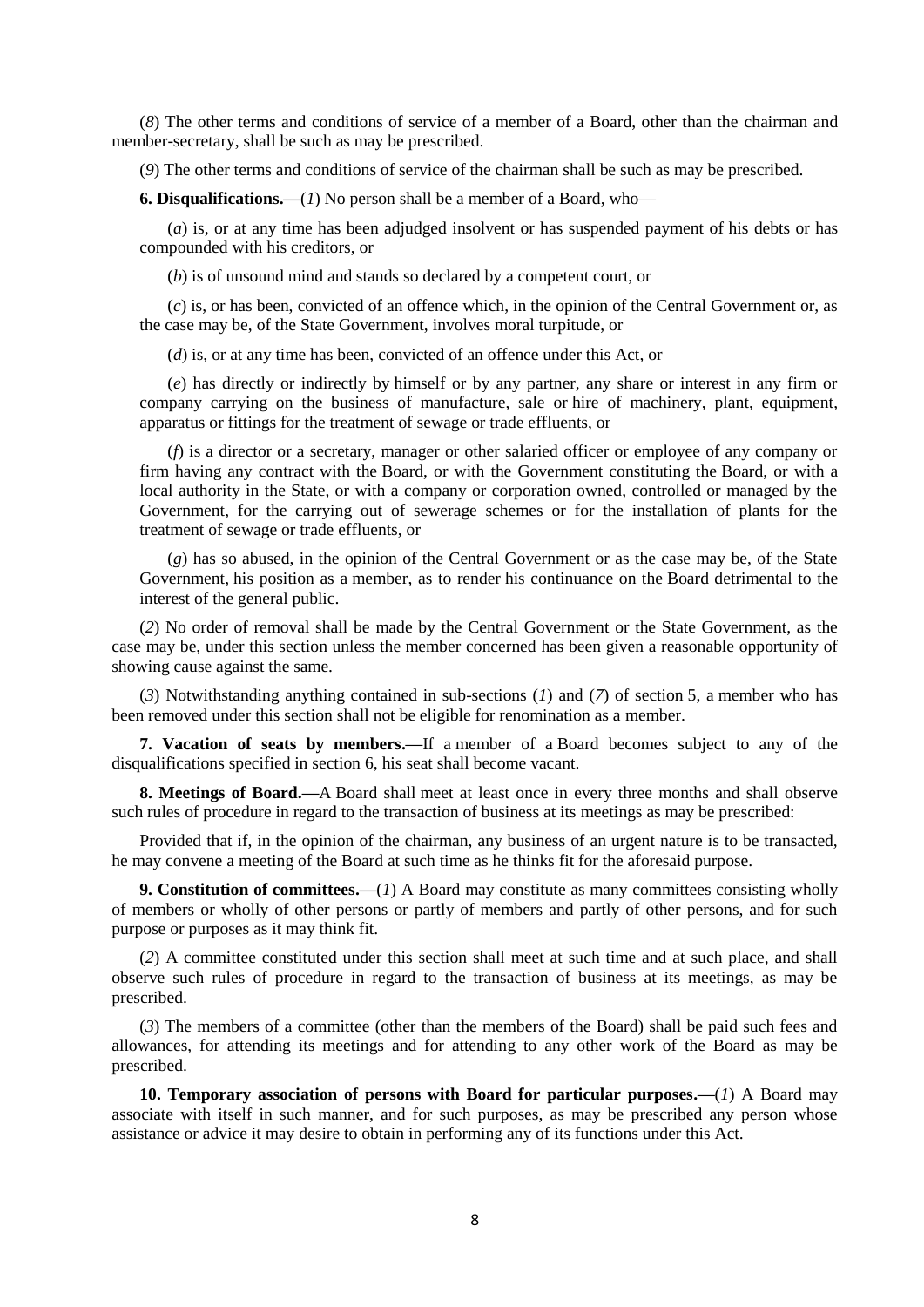(*2*) A person associated with the Board under sub-section (*1*) for any purpose shall have a right to take part in the discussions of the Board relevant to that purpose, but shall not have a right to vote at a meeting of the Board, and shall not be a member for any other purpose.

 $\frac{1}{3}$  (3) A person associated with the Board under sub-section (*1*) for any purpose shall be paid such fees and allowances, for attending its meetings and for attending to any other work of the Board, as may be prescribed.]

**11. Vacancy in Board not to invalidate acts or proceedings.—**No act or proceeding of a Board or any committee thereof shall be called in question on the ground merely of the existence of any vacancy in, or any defect in the constitution of, the Board or such committee, as the case may be.

<sup>2</sup>[11A. Delegation of powers to Chairman.—The Chairman of a Board shall exercise such powers and perform such duties as may be prescribed or as may, from time to time, be delegated to him by the Board.]

**12. Member-secretary and officers and other employees of Board.—**(*1*) The terms and conditions of service of the member-secretary shall be such as may be prescribed.

(*2*) The member-secretary shall exercise such powers and perform such duties as may be prescribed or as may, from time to time, be delegated to him by the Board or its chairman.

(*3*) Subject to such rules as may be made by the Central Government or, as the case may be, the State Government in this behalf, a Board may appoint such officers and employees as it considers necessary for the efficient performance of its functions  $3***$ .

 ${}^{4}$ [(*3A*) The method of recruitment and the terms and conditions of service (including the scales of pay) of the officers (other than the member-secretary) and other employees of the Central Board or a State Board shall be such as may be determined by regulations made by the Central Board or, as the case may be, by the State Board:

Provided that no regulation made under this sub-section shall take effect unless,—

(*a*) in the case of a regulation made by the Central Board, it is approved by the Central Government; and

(*b*) in the case of a regulation made by a State Board, it is approved by the State Government.]

 $<sup>5</sup>$ [(*3B*) The Board may, by general or special order, and subject to such conditions and limitations, if</sup> any, as may be specified in the order delegate to any officer of the Board such of its powers and functions under this Act as it may deem necessary.]

(*4*) Subject to such conditions as may be prescribed, a Board may from time to time appoint any qualified person to be a consulting engineer to the Board and pay him such salaries and allowances and subject him to such other terms and conditions of service as it thinks fit.

# CHAPTER III

### JOINT BOARDS

**13. Constitution of Joint Board.—**(*1*) Notwithstanding anything contained in this Act, an agreement may be entered into—

(*a*) by two or more Governments of contiguous States, or

(*b*) by the Central Government (in respect of one or more Union territories) and one or more Governments of States contiguous to such Union territory or Union territories,

<sup>1.</sup> Ins. by Act 44 of 1978, s. 6 (w.e.f. 12-12-1978).

<sup>2.</sup> Ins. by s. 7, *ibid.* (w.e.f. 12-12-1978).

<sup>3.</sup> Certain words omitted by s. 8, *ibid.* (w.e.f. 12-12-1978).

<sup>4.</sup> Ins. by s. 8, *ibid.* (w.e.f. 12-12-1978).

<sup>5.</sup> Ins. by Act 53 of 1988, s. 6 (w.e.f. 29-9-1988).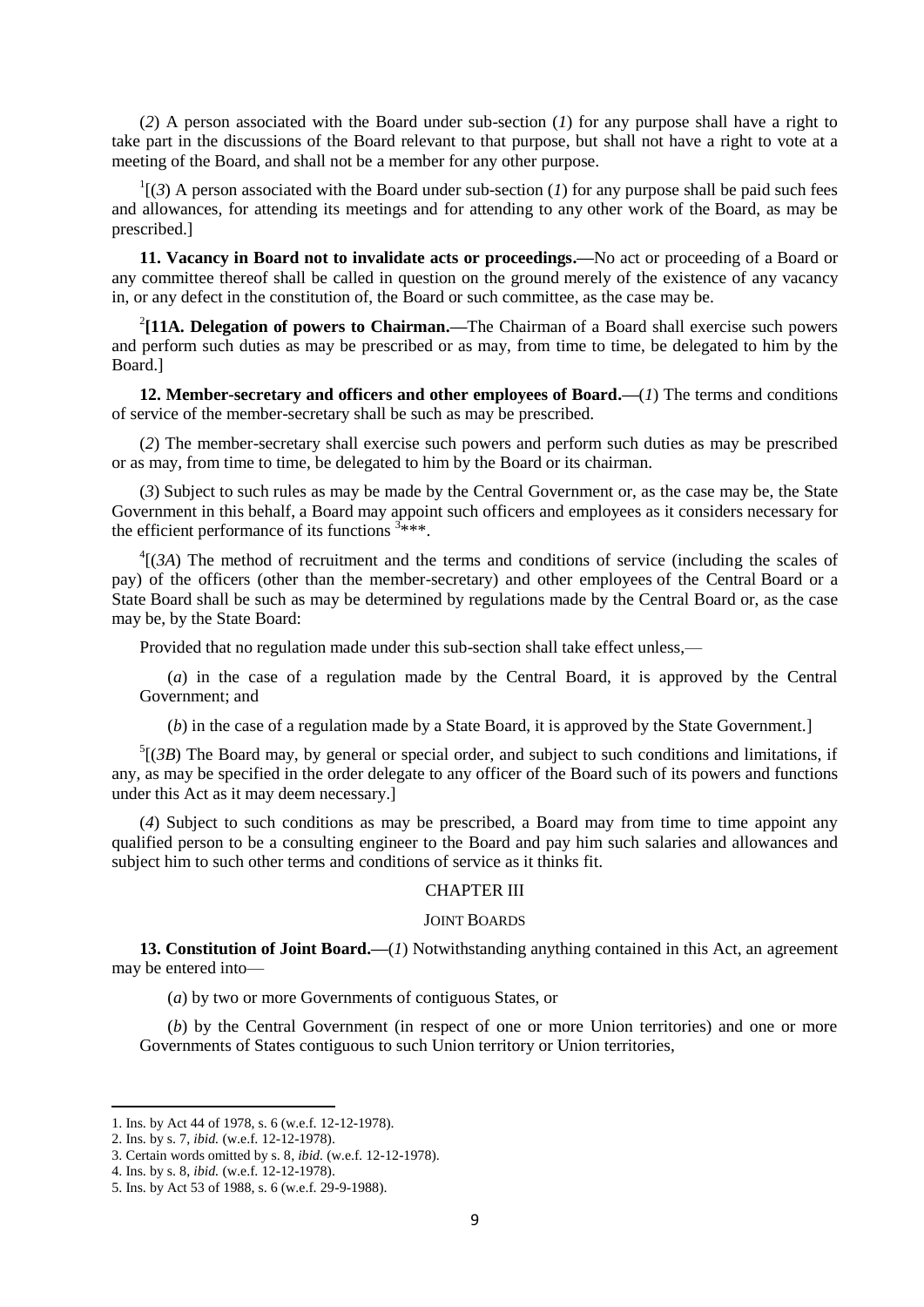to be in force for such period and to be subject to renewal for such further period, if any, as may be specified in the agreement to provide for the constitution of a Joint Board,—

(*i*) in a case referred to in clause (*a*), for all the participating States, and

(*ii*) in a case referred to in clause (*b*), for the participating Union territory or Union territories and the State or States.

(*2*) An agreement under this section may—

(*a*) provide, in a case referred to in clause (*a*) of sub-section (*1*), for the apportionment between the participating States and in a case referred to in clause (*b*) of that sub-section, for the apportionments between the Central Government and the participating State Government or State Governments, of the expenditure in connection with the Joint Board;

(*b*) determine, in a case referred to in clause (*a*) of sub-section (*1*), which of the participating State Governments and in a case referred to in clause (*b*) of that sub-section, whether the Central Government or the participating State Government (if there are more than one participating State, also which of the participating State Governments) shall exercise and perform the several powers and functions of the State Government under this Act and the references in this Act to the State Government shall be construed accordingly;

(*c*) provide for consultation, in a case referred to in clause (*a*) of sub-section (*1*), between the participating State Governments and in a case referred to in clause (*b*) of that sub-section, between the Central Government and the participating State Government or State Governments either generally or with reference to particular matters arising under this Act;

(*d*) make such incidental and ancillary provisions, not inconsistent with this Act, as may be deemed necessary or expedient for giving effect to the agreement.

(*3*) An agreement under this section shall be published, in a case referred to in clause (*a*) of sub-section (*1*), in the Official Gazette of the participating States and in a case referred to in cause (*b*) of that sub-section, in the Official Gazette of the participating Union territory or Union territories and participating State or States.

**14. Composition of Joint Boards.—**(*1*) A Joint Board constituted in pursuance of an agreement entered into under clause (*a*) of sub-section (*1*) of section 13 shall consist of the following members, namely:—

(*a*) a full-time chairman, being a person having special knowledge or practical experience in respect of <sup>1</sup>[matters relating to environmental protection] or a person having knowledge and experience in administering institutions dealing with the matters aforesaid, to be nominated by the Central Government;

(*b*) two officials from each of the participating States to be nominated by the concerned participating State Government to represent that Government;

(*c*) one person to be nominated by each of the participating State Governments from amongst the members of the local authorities functioning within the State concerned;

(*d*) one non-official to be nominated by each of the participating State Governments to represent the interests of agriculture, fishery or industry or trade in the State concerned or any other interest which, in the opinion of the participating State Government, is to be represented;

(*e*) two persons to be nominated by the Central Government to represent the companies or corporations owned, controlled or managed by the participating State Governments;

 $2(f)$  a full-time member-secretary, possessing qualifications, knowledge and experience of scientific, engineering or management aspects of pollution control, to be appointed by the Central Government.]

<sup>1.</sup> Subs. by Act 44 of 1978, s. 9, for certain words (w.e.f. 12-12-1978).

<sup>2.</sup> Subs. by Act 53 of 1988, s. 7, for clause (*f*) (w.e.f. 29-9-1988).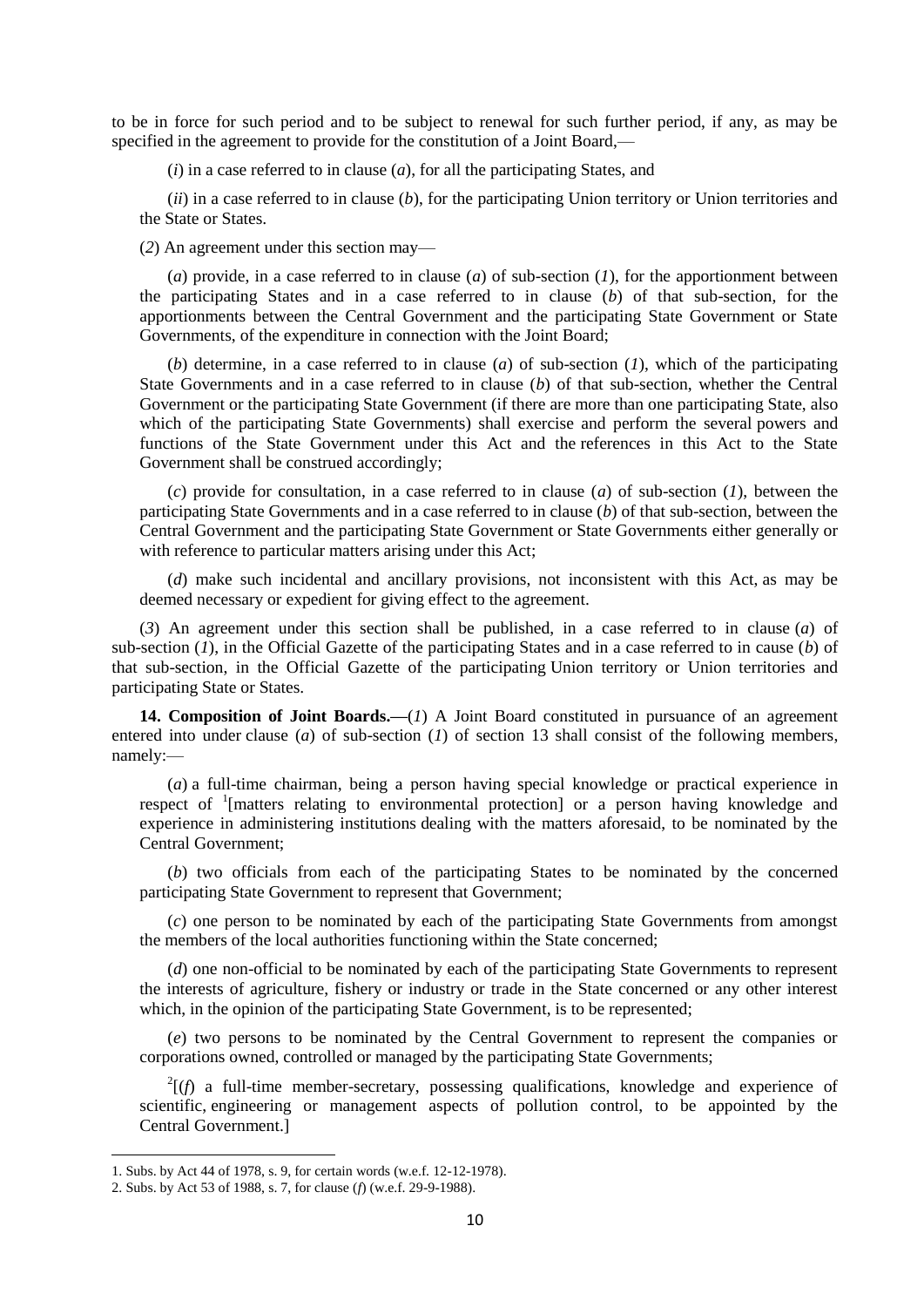(*2*) A Joint Board constituted in pursuance of an agreement entered into under clause (*b*) of sub-section  $(I)$  of section 13 shall consist of the following members, namely:—

(*a*) a full-time chairman, being a person having special knowledge or practical experience in respect of <sup>1</sup>[matters relating to environmental protection] or a person having knowledge and experience in administering institutions dealing with the matters aforesaid, to be nominated by the Central Government;

(*b*) two officials to be nominated by the Central Government from the participating Union territory or each of the participating Union territories, as the case may be, and two officials to be nominated, from the participating State or each of the participating States, as the case may be, by the concerned participating State Government;

(*c*) one person to be nominated by the Central Government from amongst the members of the local authorities functioning within the participating Union territory or each of the participating Union territories, as the case may be, and one person to be nominated, from amongst the members of the local authorities functioning within the participating State or each of the participating States, as the case may be, by the concerned participating State Government;

(*d*) one non-official to be nominated by the Central Government and one person to be nominated by the participating State Government or State Governments to represent the interests of agriculture, fishery or industry or trade in the Union territory or in each of the Union territories or the State or in each of the States, as the case may be, or any other interest which in the opinion of the Central Government or, as the case may be, of the State Government is to be represented;

(*e*) two persons to be nominated by the Central Government to represent the companies or corporations owned, controlled or managed by the Central Government and situate in the participating Union territory or territories and two persons to be nominated by the Central Government to represent the companies or corporations owned, controlled or managed by the participating State Governments;

 $2(f)$  a full-time member-secretary, possessing qualifications, knowledge and experience of scientific, engineering or management aspects of pollution control, to be appointed by the Central Government.]

(*3*) When a Joint Board is constituted in pursuance of an agreement under clause (*b*) of sub-section (*1*) of section 13, the provisions of sub-section (*4*) of section 4 shall cease to apply in relation to the Union territory for which the Joint Board is constituted.

(*4*) Subject to the provisions of sub-section (*3*), the provisions of sub-section (*3*) of section 4 and sections 5 to 12 (inclusive) shall apply in relation to the Joint Board and its member-secretary as they apply in relation to a State Board and its member-secretary.

(*5*) Any reference in this Act to the State Board shall, unless the context otherwise requires, be construed as including a Joint Board.

**15. Special provision relating to giving of directions.—**Notwithstanding anything contained in this Act where any Joint Board is constituted under section 13,—

(*a*) the Government of the State for which the Joint Board is constituted shall be competent to give any direction under this Act only in cases where such direction relates to a matter within the exclusive territorial jurisdiction of the State;

(*b*) the Central Government alone shall be competent to give any direction under this Act where such direction relates to a matter within the territorial jurisdiction of two or more States or pertaining to a Union territory.

<sup>1.</sup> Subs. by Act 44 of 1978, s. 9, for certain words (w.e.f. 12-12-1978).

<sup>2.</sup> Subs. by Act 53 of 1988, s. 7, for clause (*f*) (w.e.f. 29-9-1988).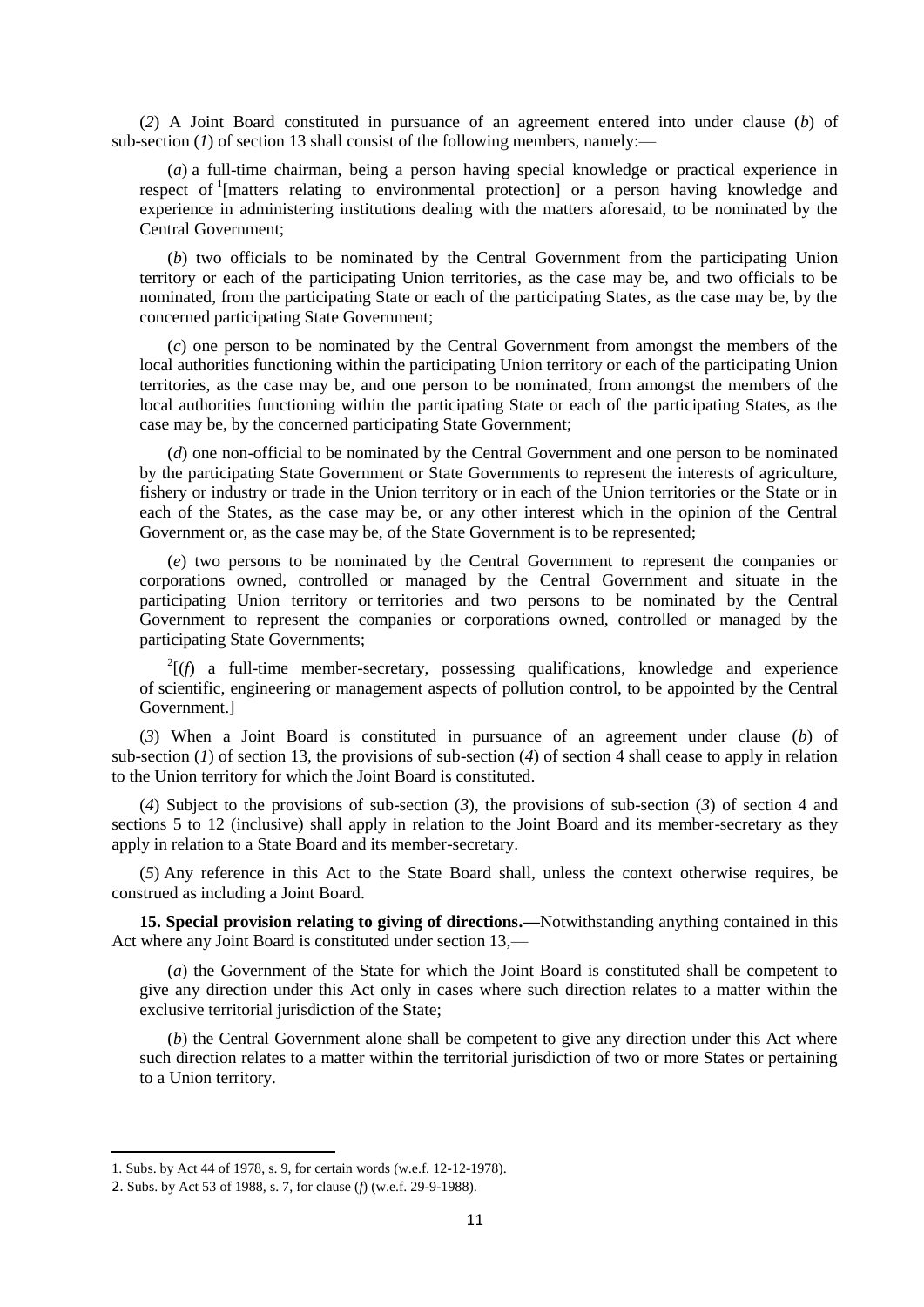#### CHAPTER IV

### POWERS AND FUNCTIONS OF BOARDS

**16. Functions of Central Board.—**(*1*) Subject to the provisions of this Act, the main function of the Central Board shall be to promote cleanliness of streams and wells in different areas of the States.

(*2*) In particular and without prejudice to the generality of the foregoing function, the Central Board may perform all or any of the following functions, namely:—

(*a*) advise the Central Government on any matter concerning the prevention and control of water pollution;

(*b*) co-ordinate the activities of the State Boards and resolve disputes among them;

(*c*) provide technical assistance and guidance to the State Boards, carry out and sponsor investigations and research relating to problems of water pollution and prevention, control or abatement of water pollution;

(*d*) plan and organise the training of persons engaged or to be engaged in programmes for the prevention, control or abatement of water pollution on such terms and conditions as the Central Board may specify;

(*e*) organise through mass media a comprehensive programme regarding the prevention and control of water pollution;

 $I(ee)$  perform such of the functions of any State Board as may be specified in an order made under sub- section (*2*) of section 18;]

(*f*) collect, compile and publish technical and statistical data relating to water pollution and the measures devised for its effective prevention and control and prepare manuals, codes or guides relating to treatment and disposal of sewage and trade effluents and disseminate information connected therewith;

(*g*) lay down, modify or annul, in consultation with the State Government concerned, the standards for a stream or well:

Provided that different standards may be laid down for the same stream or well or for different streams or wells, having regard to the quality of water, flow characteristics of the stream or well and the nature of the use of the water in such stream or well or streams or wells;

(*h*) plan and cause to be executed a nation-wide programme for the prevention, control or abatement of water pollution;

(*i*) perform such other functions as may be prescribed.

(*3*) The Board may establish or recognise a laboratory or laboratories to enable the Board to perform its functions under this section efficiently including the analysis of samples of water from any stream or well or of samples of any sewage or trade effluents.

**17. Functions of State Board.**—(*1*) Subject to the provisions of this Act, the functions of a State Board shall be—

(*a*) to plan a comprehensive programme for the prevention, control or abatement of pollution of streams and wells in the State and to secure the execution thereof;

(*b*) to advise the State Government on any matter concerning the prevention, control or abatement of water pollution;

(*c*) to collect and disseminate information relating to water pollution and the prevention, control or abatement thereof;

<sup>1.</sup> Ins. by Act 53 of 1988, s. 8 (w.e.f. 29-9-1988).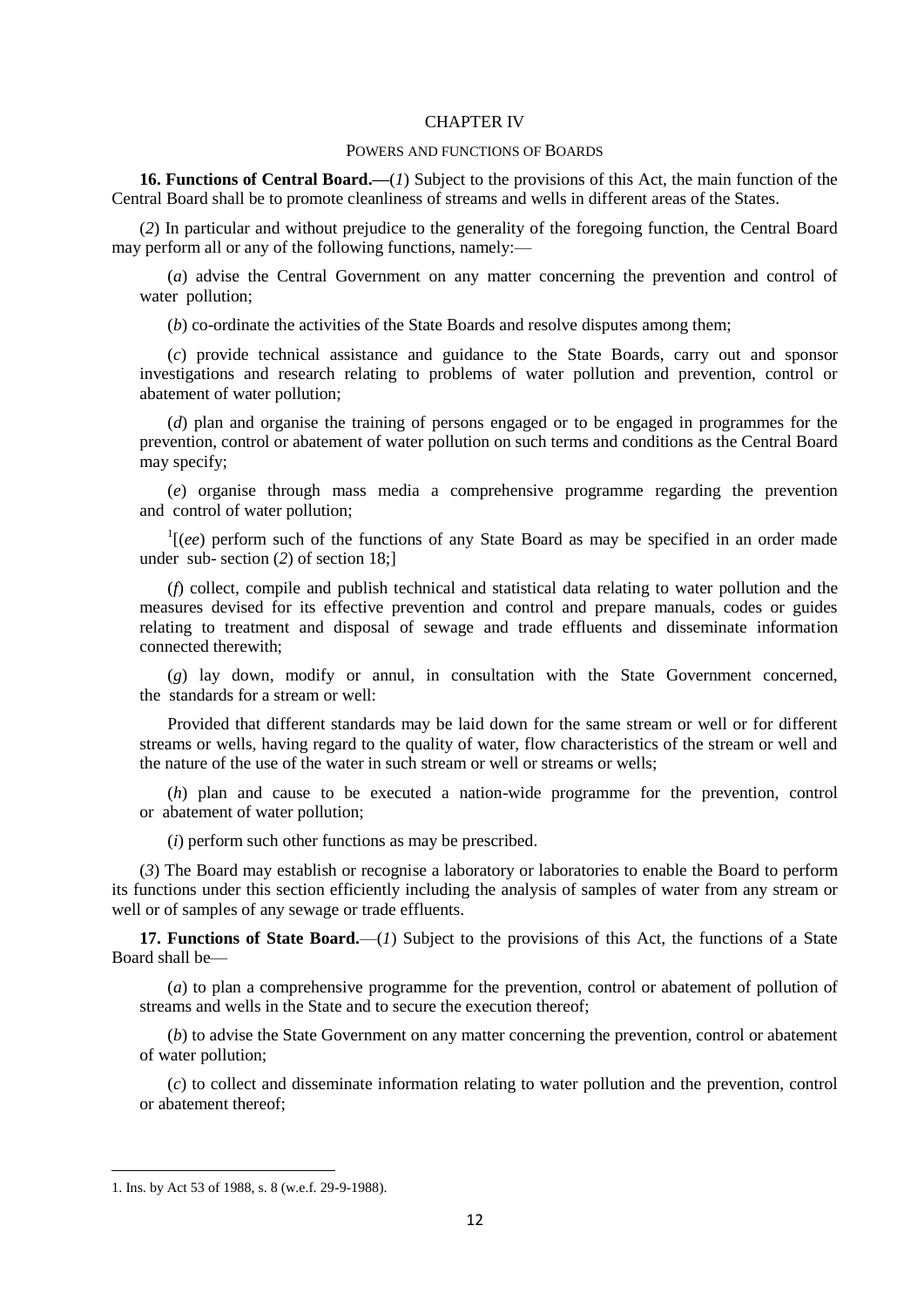(*d*) to encourage, conduct and participate investigations and research relating to problems of water pollution and prevention, control or abatement of water pollution;

(*e*) to collaborate with the Central Board in organising the training of persons engaged or to be engaged in programmes relating, to prevention, control or abatement of water pollution and to organise mass education programmes relating thereto;

(*f*) to inspect sewage or trade effluents, works and plants for the treatment of sewage and trade effluents and to review plans, specifications or other data relating to plants set up for the treatment of water, works for the purification thereof and the system for the disposal of sewage or trade effluents or in connection with the grant of any consent as required by this Act;

(*g*) to lay down, modify or annul effluent standards for the sewage and trade effluents and for the quality of receiving waters (not being water in an inter-State stream) resulting from the discharge of effluents and to classify waters of the State;

(*h*) to evolve economical and reliable methods of treatment of sewage and trade effluents, having regard to the peculiar conditions of soils, climate and water resources of different regions and more especially the prevailing flow characteristics of water in streams and wells which render it impossible to attain even the minimum degree of dilution;

(*i*) to evolve methods of utilisation of sewage and suitable trade effluents in agriculture;

(*j*) to evolve efficient methods of disposal of sewage and trade effluents on land, as are necessary on account of the predominant conditions of scant stream flows that do not provide for major part of the year the minimum degree of dilution;

(*k*) to lay down standards of treatment of sewage and trade effluents to be discharged into any particular stream taking into account the minimum fair weather dilution available in that stream and the tolerance limits of pollution permissible in the water of the stream, after the discharge of such effluents;

(*l*) to make, vary or revoke any order—

(*i*) for the prevention, control or abatement of discharges of waste into streams or wells;

(*ii*) requiring any person concerned to construct new systems for the disposal of sewage and trade effluents or to modify, alter or extend any such existing system or to adopt such remedial measures as are necessary to prevent, control or abate water pollution;

(*m*) to lay down effluent standards to be complied with by persons while causing discharge of sewage or sullage or both and to lay down, modify or annul effluent standards for the sewage and trade effluents;

(*n*) to advise the State Government with respect to the location of any industry the carrying on of which is likely to pollute a stream or well;

(*o*) to perform such other functions as may be prescribed or as may, from time to time, be entrusted to it by the Central Board or the State Government.

(*2*) The Board may establish or recognise a laboratory or laboratories to enable the Board to perform its functions under this section efficiently, including the analysis of samples of water from any stream or well or of samples of any sewage or trade effluents.

**18. Powers to give directions.**  $-\frac{1}{1}(1)$  In the performance of its functions under this Act—

(*a*) the Central Board shall be bound by such directions in writing as the Central Government may give to it; and

(*b*) every State Board shall be bound by such directions in writing as the Central Board or the State Government may give to it:

<sup>1.</sup> S. 18 renumbered as sub-section (*1*) thereof by Act 53 of 1988, s. 9 (w.e.f. 29-9-1988).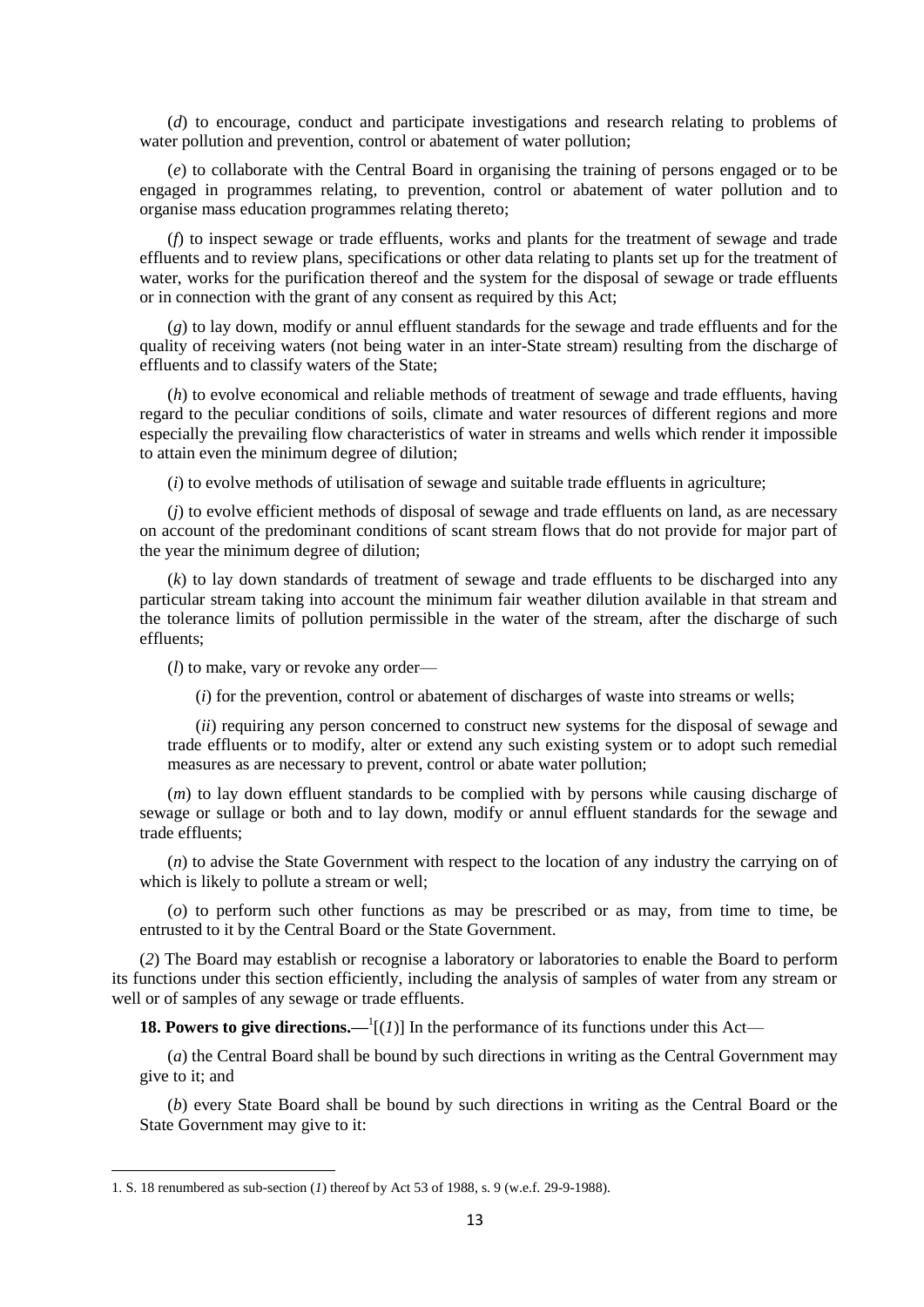Provided that where a direction given by the State Government is inconsistent with the direction given by the Central Board, the matter shall be referred to the Central Government for its decision.

 $I$ <sup>1</sup>[(2) Where the Central Government is of the opinion that any State Board has defaulted in complying with any directions given by the Central Board under sub-section (*1*) and as a result of such default a grave emergency has arisen and it is necessary or expedient so to do in the public interest, it may, by order, direct the Central Board to perform any of the functions of the State Board in relation to such area, for such period and for such purposes, as may be specified in the order.

(*3*) Where the Central Board performs any of the functions of the State Board in pursuance of a direction under sub-section (*2*), the expenses, if any, incurred by the Central Board with respect to the performance of such functions may, if the State Board is empowered to recover such expenses, be recovered by the Central Board with interest (at such reasonable rate as the Central Government may, by order, fix) from the date when a demand for such expenses is made until it is paid from the person or persons concerned as arrears of land revenue or of public demand.

(*4*) For the removal of doubts, it is hereby declared that any directions to perform the functions of any State Board given under sub-section (*2*) in respect of any area would not preclude the State Board from performing such functions in any other area in the State or any of its other functions in that area.]

### CHAPTER V

### PREVENTION AND CONTROL OF WATER POLLUTION

**19. Power of State Government to restrict the application of the Act to certain areas.—**(*1*) Notwithstanding anything contained in this Act, if the State Government, after consultation with, or on the recommendation of, the State Board, is of opinion that the provisions of this Act need not apply to the entire State, it may, by notification in the Official Gazette, restrict the application of this Act to such area or areas as may be declared therein as water pollution, prevention and control area or areas and thereupon the provisions of this Act shall apply only to such area or areas.

(*2*) Each water pollution, prevention and control area may be declared either by reference to a map or by reference to the line of any watershed or the boundary of any district or partly by one method and partly by another.

(*3*) The State Government may, by notification in the Official Gazette,—

(*a*) alter any water pollution, prevention and control area whether by way of extension or reduction; or

(*b*) define a new water pollution, prevention and control area in which may be merged one or more water pollution, prevention and control areas, or any part or parts thereof.

**20. Power to obtain information.—**(*1*) For the purpose of enabling a State Board to perform the functions conferred on it by or under this Act, the State Board or any officer empowered by it in that behalf, may make surveys of any area and gauge and keep records of the flow or volume and other characteristics of any stream or well in such area, and may take steps for the measurement and recording of the rainfall in such area or any part thereof and for the installation and maintenance for those purposes of gauges or other apparatus and works connected therewith, and carry out stream surveys and may take such other steps as may be necessary in order to obtain any information required for the purposes aforesaid.

(*2*) A State Board may give directions requiring any person who in its opinion is abstracting water from any such stream or well in the area in quantities which are substantial in relation to the flow or volume of that stream well or is discharging sewage or trade effluent into any such stream or well, to give such information as to the abstraction or the discharge at such times and in such form as may be specified in the directions.

<sup>1.</sup> Ins. by Act 53 of 1988, s. 9 (w.e.f. 29-9-1988).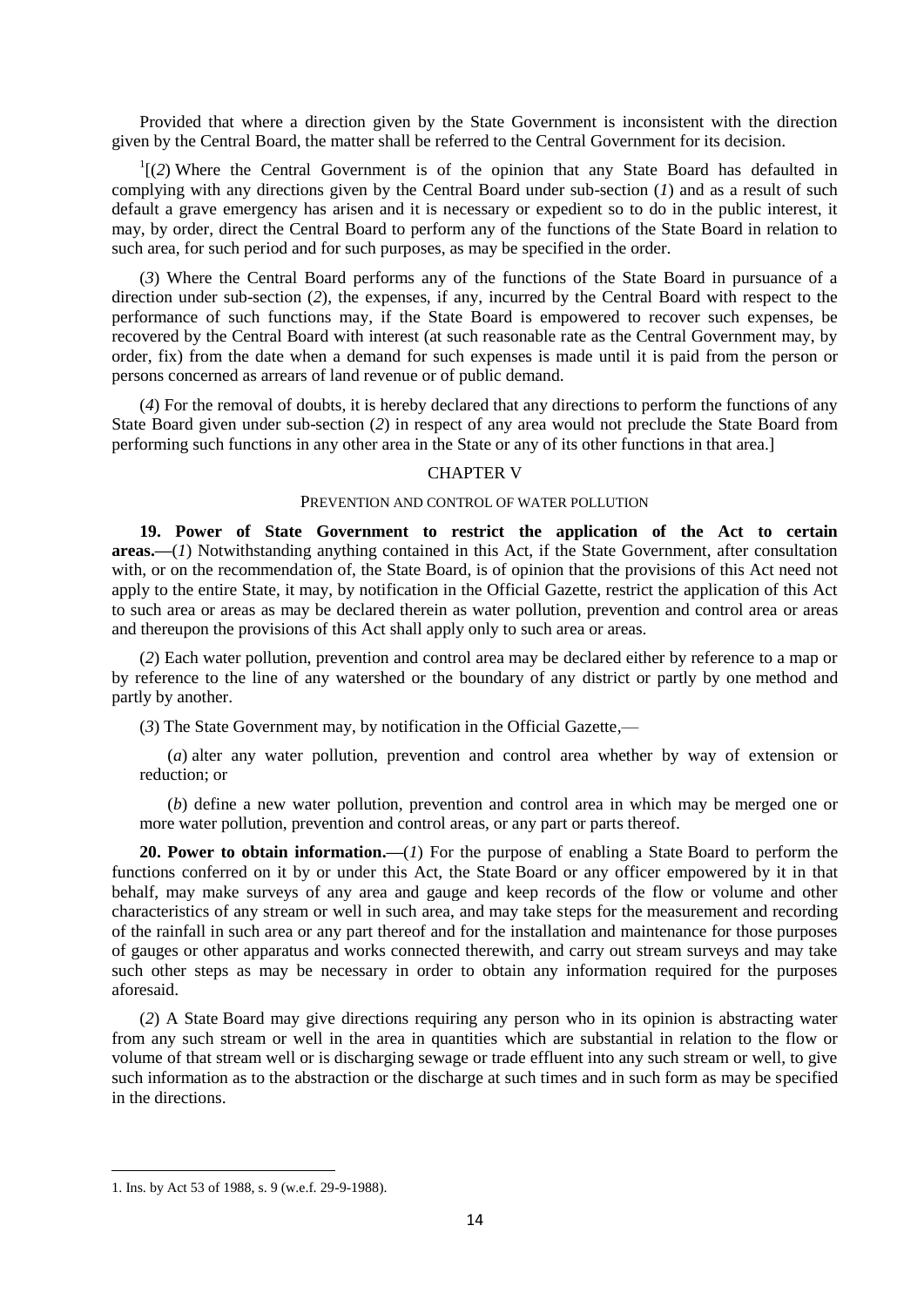(*3*) Without prejudice to the provisions of sub-section (*2*), a State Board may, with a view to preventing or controlling pollution of water, give directions requiring any person in charge of any establishment where any <sup>1</sup>[industry, operation or process, or treatment and disposal system] is carried on, to furnish to it information regarding the construction, installation or operation of such establishment or of any disposal system or of any extension or addition thereto in such establishment and such other particulars as may be prescribed.

**21. Power to take samples of effluents and procedure to be followed in connection therewith.—**(*1*) A State Board or any officer empowered by it in this behalf shall have power to take for the purpose of analysis samples of water from any stream or well or samples of any sewage or trade effluent which is passing from any plant or vessel or from or over any place into any such stream or well.

(*2*) The result of any analysis of a sample of any sewage or trade effluent taken under sub-section (*1*) shall not be admissible in evidence in any legal proceeding unless the provisions of sub-sections (*3*), (*4*) and (*5*) are complied with.

(*3*) Subject to the provisions of sub-sections (*4*) and (*5*), when a sample (composite or otherwise as may be warranted by the process used) of any sewage or trade effluent is taken for analysis under sub-section  $(I)$ , the person taking the sample shall—

(*a*) serve on the person in charge of, or having control over, the plant or vessel or in occupation of the place (which person is hereinafter referred to as the occupier) or any agent of such occupier, a notice, then and there in such form as may be prescribed of his intention to have it so analysed;

(*b*) in the presence of the occupier or his agent, divide the sample into two parts;

(*c*) cause each part to be placed in a container which shall be marked and sealed and shall also be signed both by the person taking the sample and the occupier or his agent;

(*d*) send one container forthwith,—

(*i*) in a case where such sample is taken from any area situated in a Union territory, to the laboratory established or recognised by the Central Board under section 16; and

(*ii*) in any other case, to the laboratory established or recognised by the State Board under section 17;

(*e*) on the request of the occupier or his agent, send the second container,—

(*i*) in a case where such sample is taken from any area situated in a Union territory, to the laboratory established or specified under sub-section (*1*) of section 51; and

(*ii*) in any other case, to the laboratory established or specified under sub-section (*1*) of section 52.

 $2\left[\left(4\right)$  When a sample of any sewage or trade affluent is taken for analysis under sub-section (*1*) and the person taking the sample serves on the occupier or his agent, a notice under clause (*a*) of sub-section  $(3)$  and the occupier or his agent wilfully absents himself, then,—

(*a*) the sample so taken shall be placed in a container which shall be marked and sealed and shall also be signed by the person taking the sample and the same shall be sent forthwith by such person for analysis to the laboratory referred to in sub-clause (*i*) or sub-clause (*ii*), as the case may be, of clause (*e*) of sub-section (*3*) and such person shall inform the Government analyst appointed under sub-section  $(1)$  or sub-section  $(2)$ , as the case may be, of section 53, in writing about the wilful absence of the occupier or his agent; and

(*b*) the cost incurred in getting such sample analysed shall be payable by the occupier or his agent and in case of default of such payment, the same shall be recoverable from the occupier or his agent, as the case may be, as an arrear of land revenue or of public demand:

<sup>1.</sup> Subs. by Act 53 of 1988, s. 10, for "industry or trade" (w.e.f. 29-9-1988).

<sup>2.</sup> Subs. by Act 44 of 1978, s. 10, for sub-section (*4*) (w.e.f. 12-12-1978).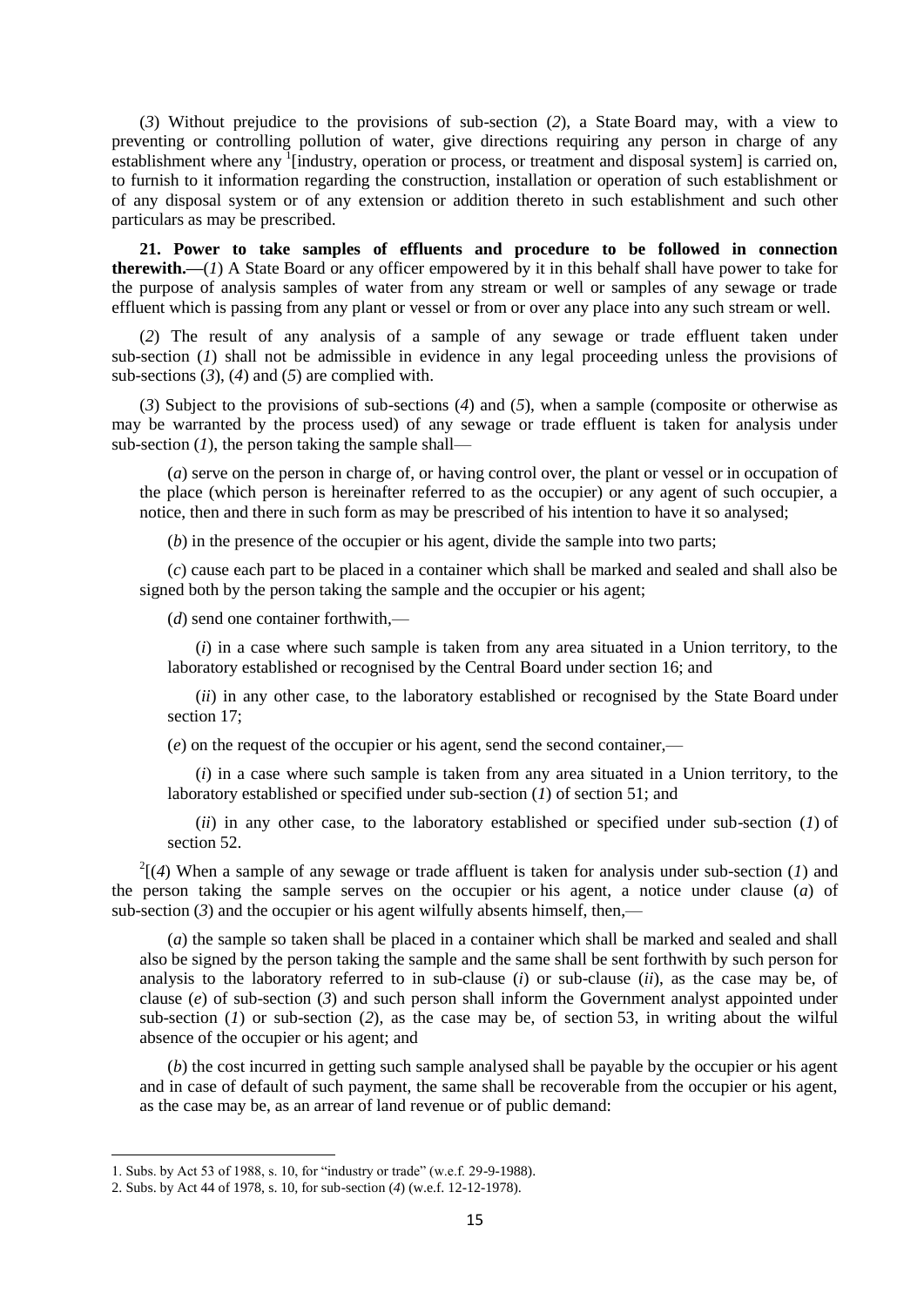Provided that no such recovery shall be made unless the occupier or, as the case may be, his agent has been given a reasonable opportunity of being heard in the matter.]

(*5*) When a sample of any sewage or trade effluent is taken for analysis under sub-section (*1*) and the person taking the sample serves on the occupier or his agent a notice under clause (*a*) of sub-section (*3*) and the occupier or his agent who is present at the time of taking the sample does not make a request for dividing the sample into two parts as provided in clause (*b*) of sub-section (*3*), then, the sample so taken shall be placed in a container which shall be marked and sealed and shall also be signed by the person taking the sample and the same shall be sent forthwith by such person for analysis to the laboratory referred to in sub-clause (*i*) or sub-clause (*ii*), as the case may be, of clause (*d*) of sub-section (*3*).

**22. Reports of the result of analysis on samples taken under section 21.—**(*1*) Where a sample of any sewage or trade effluent has been sent for analysis to the laboratory established or recognised by the Central Board or, as the case may be, the State Board, the concerned Board analyst appointed under sub-section (*3*) of section 53 shall analyse the sample and submit a report in the prescribed form of the result of such analysis in triplicate to the Central Board or the State Board, as the case may be.

(*2*) On receipt of the report under sub-section (*1*), one copy of the report shall be sent by the Central Board or the State Board, as the case may be, to the occupier or his agent referred to in section 21, another copy shall be preserved for production before the court in case any legal proceedings are taken against him and the other copy shall be kept by the concerned Board.

(*3*) Where a sample has been sent for analysis under clause (*e*) of sub-section (*3*) or sub-section (*4*) of section 21 to any laboratory mentioned therein, the Government analyst referred to in that sub-section shall analyse the sample and submit a report in the prescribed form of the result of the analysis in triplicate to the Central Board or, as the case may be, the State Board which shall comply with the provisions of sub-section (*2*).

(*4*) If there is any inconsistency or discrepancy between, or variation in the results of, the analysis carried out by the laboratory established or recognised by the Central Board or the State Board, as the case may be, and that of the laboratory established or specified under section 51 or section 52, as the case may be, the report of the latter shall prevail.

(*5*) Any cost incurred in getting any sample analysed at the request of the occupier or his agent shall be payable by such occupier or his agent and in case of default the same shall be recoverable from him as arrears of land revenue or of public demand.

23. Power of entry and inspection.—(*1*) Subject to the provisions of this section, any person empowered by a State Board in this behalf shall have a right at any time to enter, with such assistance as he considers necessary, any place—

(*a*) for the purpose of performing any of the functions of the Board entrusted to him;

(*b*) for the purpose of determining whether and if so in what manner, any such functions are to be performed or whether any provisions of this Act or the rules made thereunder of any notice, order, direction or authorisation served, made, given, or granted under this Act is being or has been complied with;

(*c*) for the purpose of examining any plant, record, register, document or any other material object or for conducting a search of any place in which he has reason to believe that an offence under this Act or the rules made thereunder has been or is being or is about to be committed and for seizing any such plant, record, register, document or other material object, if he has reason to believe that it may furnish evidence of the commission of an offence punishable under this Act or the rules made thereunder:

Provided that the right to enter under this sub-section for the inspection of a well shall be exercised only at reasonable hours in a case where such well is situated in any premises used for residential purposes and the water thereof is used exclusively for domestic purposes.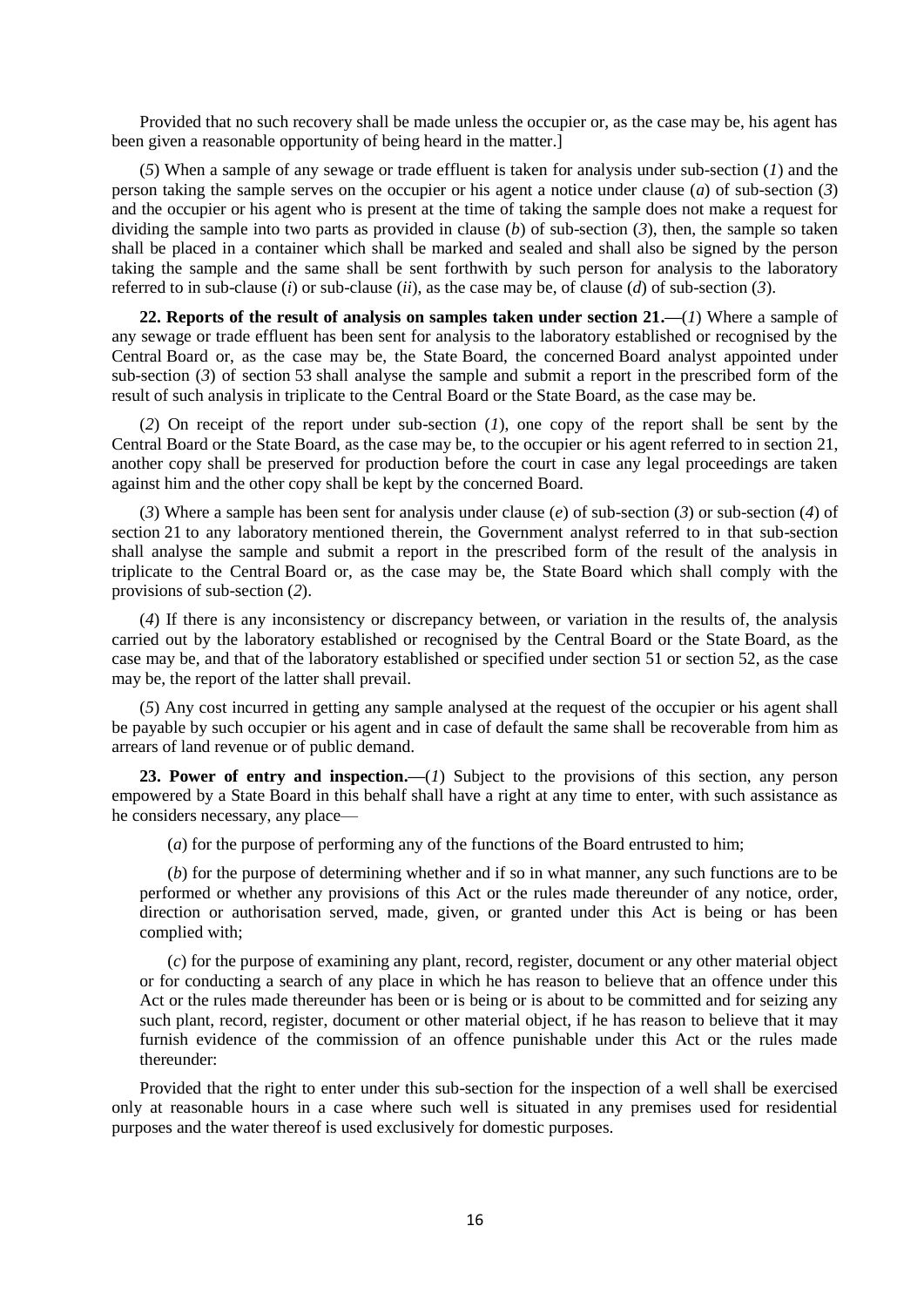(2) The provisions of <sup>1</sup>[the Code of Criminal Procedure, 1973 (2 of 1974)], or, in relation to the State of Jammu and Kashmir, the provisions of any corresponding law in force in that State, shall, so far as may be, apply to any search or seizure under this section as they apply to any search or seizure made under the authority of a warrant issued under  $2$ [section 94] of the said Code, or, as the case may be, under the corresponding provisions of the said law.

*Explanation*.—For the purposes of this section, "place" includes vessel.

**24. Prohibition on use of stream or well for disposal of polluting matter, etc.—**(*1*) Subject to the provisions of this section,—

(*a*) no person shall knowingly cause or permit any poisonous, noxious or polluting matter determined in accordance with such standards as may be laid down by the State Board to enter (whether directly or indirectly) into any <sup>3</sup>[stream or well or sewer or on land]; or

(*b*) no person shall knowingly cause or permit to enter into any stream any other matter which may tend, either directly or in combination with similar matters, to impede the proper flow of the water of the stream in a manner leading or likely to lead to a substantial aggravation of pollution due to other causes or of its consequences.

(*2*) A person shall not be guilty of an offence under sub-section (*1*), by reason only of having done or caused to be done any of the following acts, namely:—

(*a*) constructing, improving or maintaining in or across or on the bank or bed of any stream any building, bridge, weir, dam, sluice, dock, pier, drain or sewer or other permanent works which he has a right to construct, improve or maintain;

(*b*) depositing any materials on the bank or in the bed of any stream for the purpose of reclaiming land or for supporting, repairing or protecting the bank or bed of such stream provided such materials are not capable of polluting such stream;

(*c*) putting into any stream any sand or gravel or other natural deposit which has flowed from or been deposited by the current of such stream;

(*d*) causing or permitting, with the consent of the State Board, the deposit accumulated in a well, pond or reservoir to enter into any stream.

(*3*) The State Government may, after consultation with, or on the recommendation of, the State Board, exempt, by notification in the Official Gazette, any person from the operation of sub-section  $(1)$  subject to such conditions, if any, as may be specified in the notification and any condition so specified may by a like notification be altered, varied or amended.

**25. Restrictions on new outlets and new discharges.—** $\frac{4}{I}(1)$  **Subject to the provisions of this section,** no person shall, without the previous consent of the State Board,—

(*a*) establish or take any steps to establish any industry, operation or process, or any treatment and disposal system or any extension or addition thereto, which is likely to discharge sewage or trade effluent into a stream or well or sewer or on land (such discharge being hereafter in this section referred to as discharge of sewage); or

(*b*) bring into use any new or altered outlet for the discharge of sewage; or

(*c*) begin to make any new discharge of sewage:

Provided that a person in the process of taking any steps to establish any industry, operation or process immediately before the commencement of the Water (Prevention and Control of Pollution) Amendment Act, 1988 (53 of 1988), for which no consent was necessary prior to such commencement,

<sup>1.</sup> Subs. by Act 44 of 1978, s. 11, for "the Code of Criminal Procedure, 1898 (5 of 1898)" (w.e.f. 12-12-1978).

<sup>2.</sup> Subs. by s. 11, *ibid.,* for "section 98" (w.e.f. 12-12-1978).

<sup>3.</sup> Subs. by Act 53 of 1988, s. 11, for "stream or well" (w.e.f. 29-9-1988).

<sup>4.</sup> Subs. by s. 12, *ibid.,* for sub-sections (*1*) and (*2*) (w.e.f. 29-9-1988).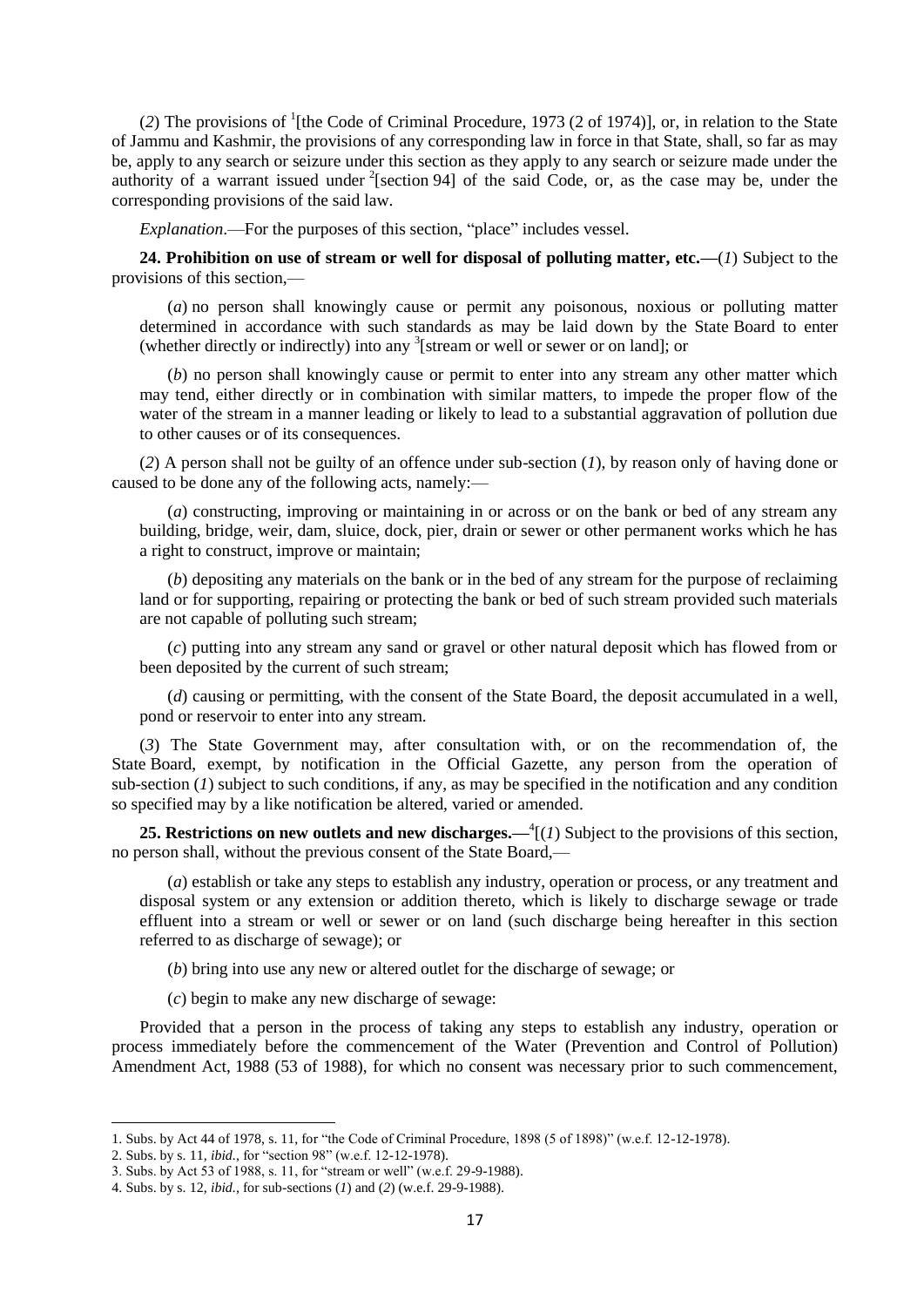may continue to do so for a period of three months from such commencement or, if he has made an application for such consent, within the said period of three months, till the disposal of such application.

(*2*) An application for consent of the State Board under sub-section (*1*) shall be made in such form, contain such particulars and shall be accompanied by such fees as may be prescribed.]

(*3*) The State Board may make such inquiry as it may deem fit in respect of the application for consent referred to in sub-section (*1*) and in making any such inquiry shall follow such procedure as may be prescribed.

 $\frac{1}{4}$ [(4) The State Board may—

(*a*) grant its consent referred to in sub-section (*1*), subject to such conditions as it may impose, being—

(*i*) in cases referred to in clauses (*a*) and (*b*) of sub-section (*1*) of section 25, conditions as to the point of discharge of sewage or as to the use of that outlet or any other outlet for discharge of sewage;

(*ii*) in the case of a new discharge, conditions as to the nature and composition, temperature, volume or rate of discharge of the effluent from the land or premises from which the discharge or new discharge is to be made; and

(*iii*) that the consent will be valid only for such period as may be specified in the order,

and any such conditions imposed shall be binding on any person establishing or taking any steps to establish any industry, operation or process, or treatment and disposal system of extension or addition thereto, or using the new or altered outlet, or discharging the effluent from the land or premises aforesaid; or

(*b*) refuse such consent for reasons to be recorded in writing.

(*5*) Where, without the consent of the State Board, any industry, operation or process, or any treatment and disposal system or any extension or addition thereto, is established, or any steps for such establishment have been taken or a new or altered outlet is brought into use for the discharge of sewage or a new discharge of sewage is made, the State Board may serve on the person who has established or taken steps to establish any industry, operation or process, or any treatment and disposal system or any extension or addition thereto, or using the outlet, or making the discharge, as the case may be, a notice imposing any such conditions as it might have imposed on an application for its consent in respect of such establishment, such outlet or discharge.

(*6*) Every State Board shall maintain a register containing particulars of the conditions imposed under this section and so much of the register as relates to any outlet, or to any effluent, from any land or premises shall be open to inspection at all reasonable hours by any person interested in, or affected by such outlet, land or premises, as the case may be, or by any person authorised by him in this behalf and the conditions so contained in such register shall be conclusive proof that the consent was granted subject to such conditions.]

(*7*) The consent referred to in sub-section (*1*) shall, unless given or refused earlier, be deemed to have been given unconditionally on the expiry of a period of four months of the making of an application in this behalf complete in all respects to the State Board.

(*8*) For the purposes of this section and sections 27 and 30,—

(*a*) the expression "new or altered outlet" means any outlet which is wholly or partly constructed on or after the commencement of this Act or which (whether so constructed or not) is substantially altered after such commencement;

(*b*) the expression "new discharge" means a discharge which is not, as respects to nature and composition, temperature, volume, and rate of discharge of the effluent substantially a continuation of a discharge made within the preceding twelve months (whether by the same or a different outlet), so

<sup>1.</sup> Subs. by Act 53 of 1988, s. 12, for sub-sections (*4*), (*5*) and (*6*) (w.e.f. 29-9-1988).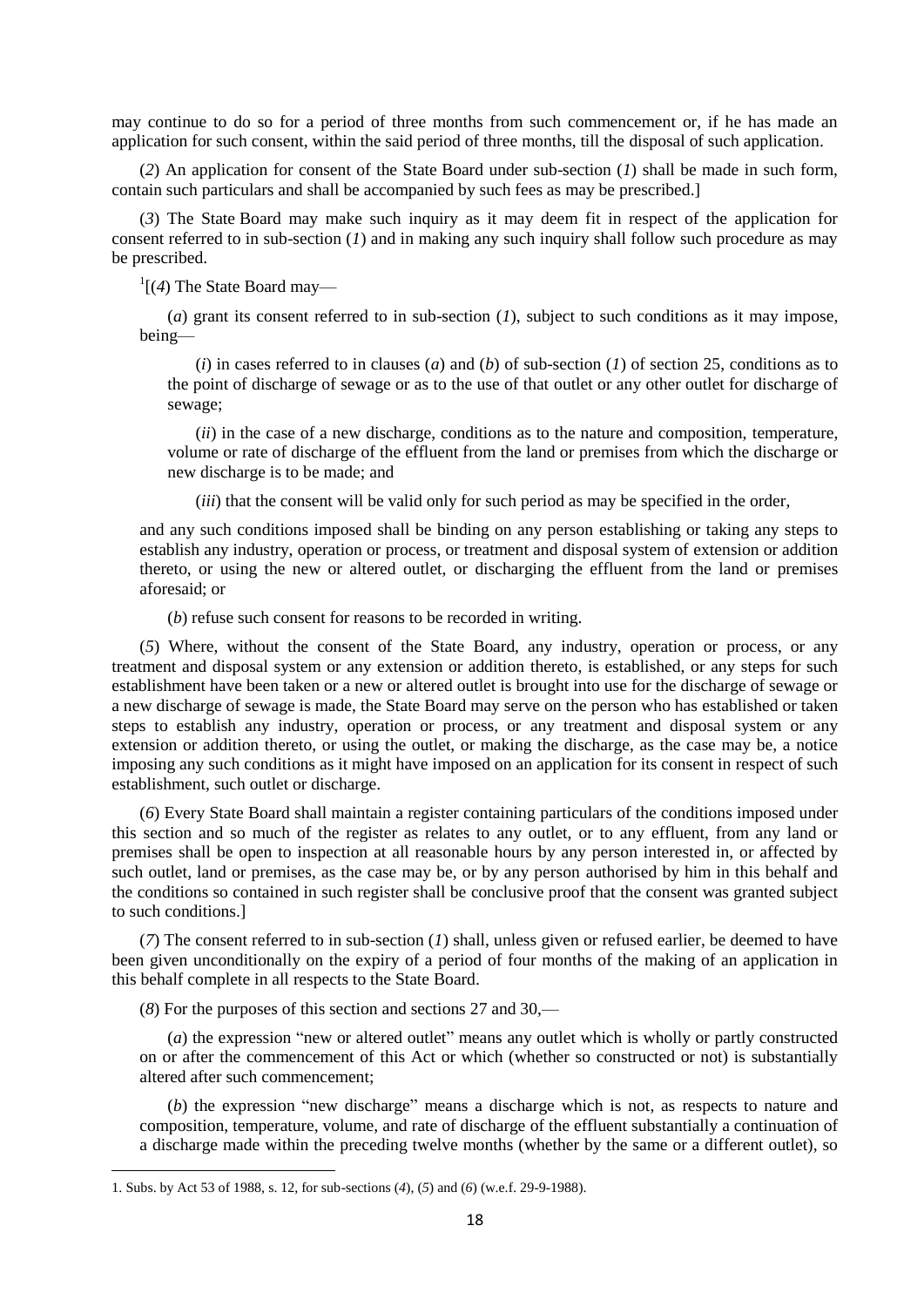however that a discharge which is in other respects a continuation of previous discharge made as aforesaid shall not be deemed to be a new discharge by reason of any reduction of the temperature or volume or rate of discharge of the effluent as compared with the previous discharge.

**26. Provision regarding existing discharge of sewage or trade effluent.—**Where immediately before the commencement of this Act any person was discharging any sewage or trade effluent into a <sup>1</sup>[stream or well or sewer or on land], the provisions of section 25 shall, so far as may be, apply in relation to such person as they apply in relation to the person referred to in that section subject to the modification that the application for consent to be made under sub-section (2) of that section <sup>2</sup>[shall be made on or before such date as may be specified by the State Government by notification in this behalf in the Official Gazette].

**27. Refusal or withdrawal of consent by State Board.**— $^{3}$ [(*1*) A State Board shall not grant its consent under sub-section (*4*) of section 25 for the establishment of any industry, operation or process, or treatment and disposal system or extension or addition thereto, or to the bringing into use of a new or altered outlet unless the industry, operation or process, or treatment and disposal system or extension or addition thereto, or the outlet is so established as to comply with any conditions imposed by the Board to enable it to exercise its right to take samples of the effluent.]

 $^{4}$ [(2) A State Board may from time to time review—

 $<sup>5</sup>$ [(*a*) any condition imposed under section 25 or section 26 and may serve on the person to whom</sup> a consent under section 25 or section 26 is granted a notice making any reasonable variation of or revoking any such condition;]

(*b*) the refusal of any consent referred to in sub-section (*1*) of section 25 or section 26 or the grant of such consent without any condition, and may make such orders as it deemed fit.]

(*3*) Any condition imposed under section 25 or section 26 shall be subject to any variation made under sub-section (*2*) and shall continue in force until revoked under that sub-section.

28. Appeals.—(*1*) Any person aggrieved by an order made by the State Board under section 25, section 26 or section 27 may, within thirty days from the date on which the order is communicated to him, prefer an appeal to such authority (hereinafter referred to as the appellate authority) as the State Government may think fit to constitute:

Provided that the appellate authority may entertain the appeal after the expiry of the said period of thirty days if such authority is satisfied that the appellant was prevented by sufficient cause from filing the appeal in time.

 $<sup>6</sup>$ [(2) An appellate authority shall consist of a single person or three persons, as the State Government</sup> may think fit, to be appointed by that Government.]

(*3*) The form and manner in which an appeal may be preferred under sub-section (*1*), the fees payable for such appeal and the procedure to be followed by the appellate authority shall be such as may be prescribed.

(*4*) On receipt of an appeal preferred under sub-section (*1*), the appellate authority shall, after giving the appellant and the State Board an opportunity of being heard, dispose of the appeal as expeditiously as possible.

<sup>1.</sup> Subs. by Act 44 of 1978, s. 13, for "stream or well" (w.e.f. 12-12-1978).

<sup>2.</sup> Subs. by s. 13, *ibid.,* for certain words (w.e.f. 12-12-1978).

<sup>3.</sup> Subs. by Act 53 of 1988, s. 13, for sub-section (*1*) (w.e.f. 29-9-1988).

<sup>4.</sup> Subs. by Act 44 of 1978, s. 14, for sub-section (*2*) (w.e.f. 12-12-1978).

<sup>5.</sup> Subs. by Act 53 of 1988, s. 13, for clause (*a*) (w.e.f. 29-9-1988).

<sup>6.</sup> Subs. by Act 44 of 1978, s. 15, for sub-section (*2*) (w.e.f. 12-12-1978).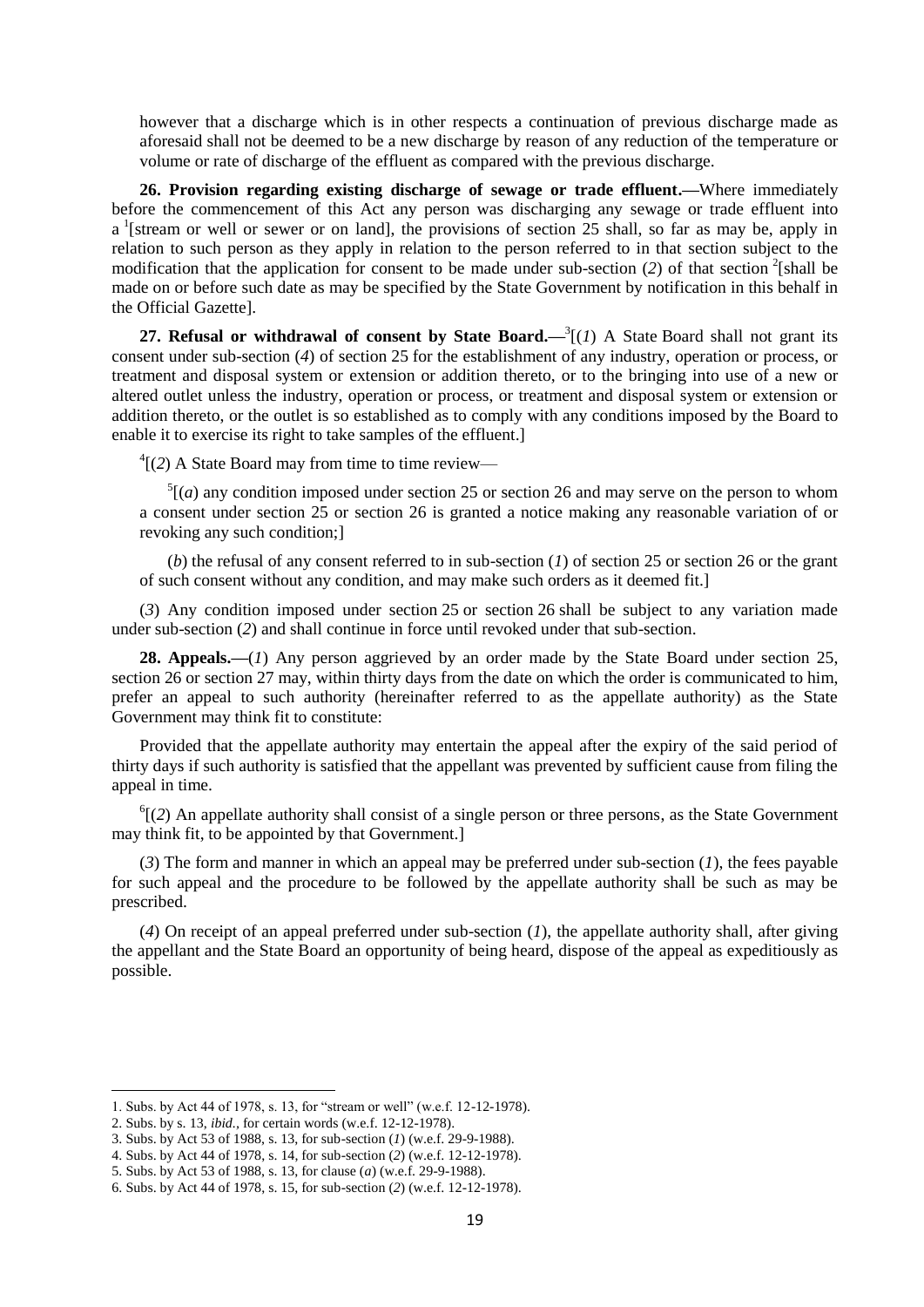(*5*) If the appellate authority determines that any condition imposed, or the variation of any condition, as the case may be, was unreasonable, then,—

(*a*) where the appeal is in respect of the unreasonableness of any condition imposed, such authority may direct either that the condition shall be treated as annulled or that there shall be substituted for it such condition as appears to it to be reasonable;

(*b*) where the appeal is in respect of the unreasonableness of any variation of a condition, such authority may direct either that the condition shall be treated as continuing in force unvaried or that it shall be varied in such manner as appears to it to be reasonable.

**29. Revision.**—(*1*) The State Government may at any time either of its own motion or on an application made to it in this behalf, call for the records of any case where an order has been made by the State Board under section 25, section 26 or section 27 for the purpose of satisfying itself as to the legality or propriety of any such order and may pass such order in relation thereto as it may think it:

Provided that the State Government shall not pass any order under this sub-section without affording the State Board and the person who may be affected by such order a reasonable opportunity of being heard in the matter.

(*2*) The State Government shall not revise any order made under section 25, section 26 or section 27 where an appeal against that order lies to the appellate authority, but has not been preferred or where an appeal has been preferred such appeal is pending before the appellate authority.

**30. Power of State Board to carry out certain works.—** $\frac{1}{1}(1)$  **Where under this Act, any conditions** have been imposed on any person while granting consent under section 25 or section 26 and such conditions require such person to execute any work in connection therewith and such work has not been executed within such time as may be specified in this behalf, the State Board may serve on the person concerned a notice requiring him within such time (not being less than thirty days) as may be specified in the notice to execute the work specified therein.]

(*2*) If the person concerned fails to execute the work as required in the notice referred to in sub-section (*1*), then, after the expiration of the time specified in the said notice, the State Board may itself execute or cause to be executed such work.

(*3*) All expenses incurred by the State Board for the execution of the aforesaid work, together with interest, at such rate as the State Government may, by order, fix, from the date when a demand for the expenses is made until it is paid, may be recovered by that Board from the person concerned, as arrears of land revenue, or of public demand.

**31. Furnishing of information to State Board and other agencies in certain cases.—<sup>2</sup>[(***1***) If at any** place where any industry, operation or process, or any treatment and disposal system or any extension or addition thereto is being carried on, due to accident or other unforeseen act or event, any poisonous, noxious or polluting matter is being discharged, or is likely to be discharged into a stream or well or sewer or on land and, as a result of such discharge, the water in any stream or well is being polluted, or is likely to be polluted, then the person incharge of such place shall forthwith intimate the occurrence of such accident, act or event to the State Board and such other authorities or agencies as may be prescribed.]

(*2*) Where any local authority operates any sewerage system or sewage works, the provisions of sub-section (*1*) shall apply to such local authority as they apply in relation to the person in charge of the place where any industry or trade is being carried on.

<sup>1.</sup> Subs. by Act 53 of 1988, s. 14, for sub-section (*1*) (w.e.f. 29-9-1988).

<sup>2.</sup> Subs. by s. 15, *ibid.,* for sub-section (*1*) (w.e.f. 29-9-1988).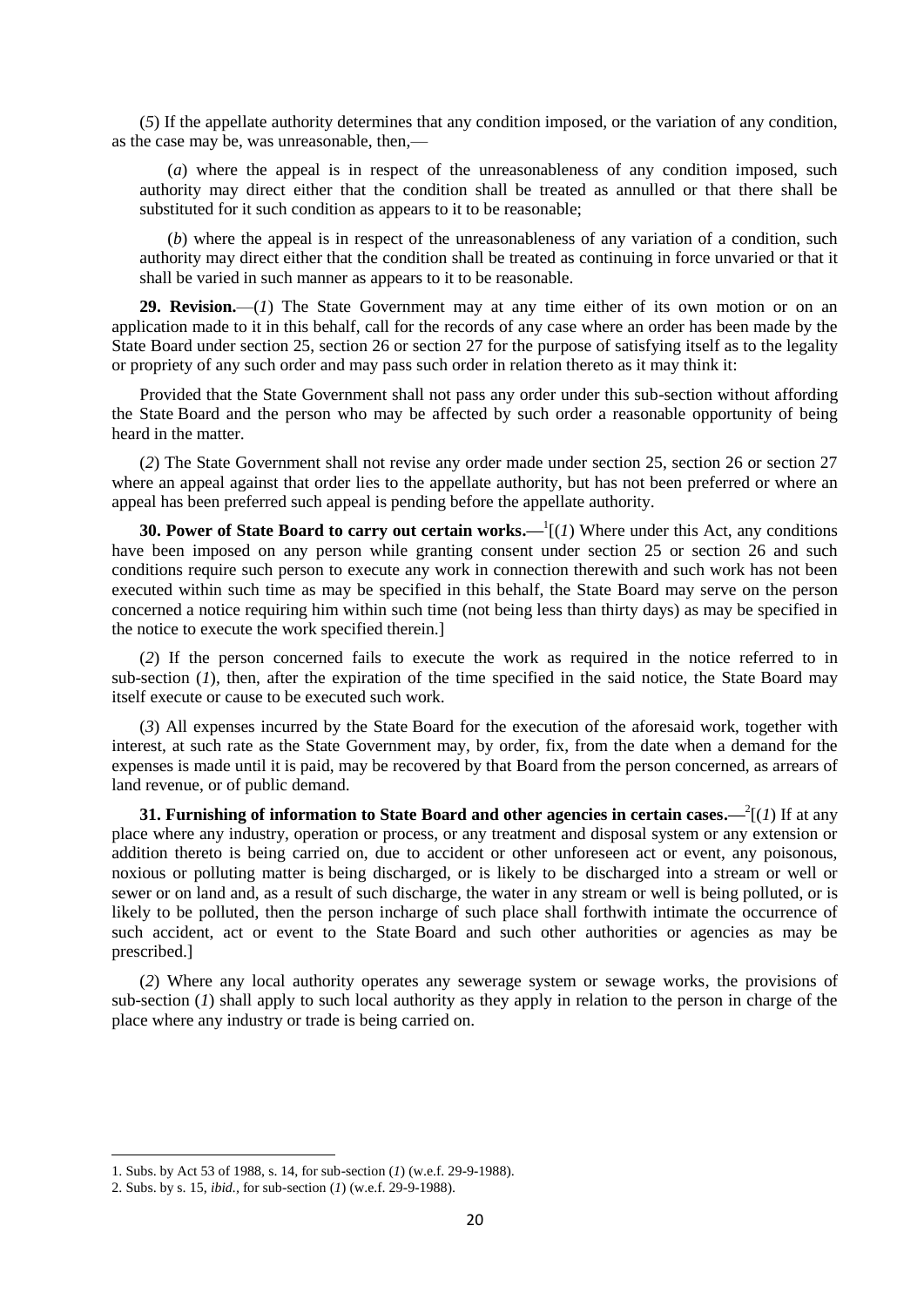**32. Emergency measures in case of pollution of stream or well.—**(*1*) Where it appears to the State Board that any poisonous, noxious or polluting matter is present in <sup>1</sup>[any stream or well or on land by reason of the discharge of such matter in such stream or well or on such land] or has entered into that stream or well due to any accident or other unforeseen act or event, and if the Board is of opinion that it is necessary or expedient to take immediate action, it may for reasons to be recorded in writing, carry out such operations as it may consider necessary for all or any of the following purposes, that is to say,—

(*a*) removing that matter from the  $2$ [stream or well or on land] and disposing it of in such manner as the Board considers appropriate;

(*b*) remedying or mitigating any pollution caused by its presence in the stream or well;

(*c*) issuing orders immediately restraining or prohibiting the person concerned from discharging any poisonous, noxious or polluting matter <sup>3</sup> [into the stream or well or on land], or from making insanitary use of the stream or well.

(*2*) The power conferred by sub-section (*1*) does not include the power to construct any works other than works of a temporary character which are removed on or before the completion of the operations.

**33. Power of Board to make application to courts for restraining apprehended pollution of water in streams or wells.**— $^{4}$ [(*1*) Where it is apprehended by a Board that the water in any stream or well is likely to be polluted by reason of the disposal or likely disposal of any matter in such stream or well or in any sewer or on any land, or otherwise, the Board may make an application to a court, not inferior to that of a Metropolitan Magistrate or a Judicial Magistrate of the first class, for restraining the person who is likely to cause such pollution from so causing.]

(*2*) On receipt of an application under sub-section (*1*) the court may make such order as it deems fit.

(*3*) Where under sub-section (*2*) the court makes an order restraining any person from polluting the water in any stream or well, it may in that order—

(*i*) direct the person who is likely to cause or has caused the pollution of the water in the stream or well, to desist from taking such action as is likely to cause pollution or, as the case may be, to remove from such stream or well, such matter, and

(*ii*) authorise the Board, if the direction under clause (*i*) (being a direction for the removal of any matter from such stream or well) is not complied with by the person to whom such direction is issued, to undertake the removal and disposal of the matter in such manner as may be specified by the court.

(*4*) All expenses incurred by the Board in removing any matter in pursuance of the authorisation under clause *(ii)* of sub-section (3) or in the disposal of any such matter may be defrayed out of any money obtained by the Board from such disposal and any balance outstanding shall be recoverable from the person concerned as arrears of land revenue or of public demand.

5 [**33A. Power to give directions.—**Notwithstanding anything contained in any other law, but subject to the provisions of this Act, and to any directions that the Central Government may give in this behalf, a Board may, in the exercise of its powers and performance of its functions under this Act, issue any directions in writing to any person, officer or authority, and such person, officer or authority shall be bound to comply with such directions.

*Explanation.—*For the avoidance of doubts, it is hereby declared that the power to issue directions under this section includes the power to direct—

(*a*) the closure, prohibition or regulation of any industry, operation or process; or

(*b*) the stoppage or regulation of supply of electricity, water or any other service.]

<sup>1.</sup> Subs. by Act 53 of 1988, s. 16, for "any stream or well" (w.e.f. 29-9-1988).

<sup>2.</sup> Subs. by s. 16, *ibid.,* for "stream or well" (w.e.f. 29-9-1988).

<sup>3.</sup> Subs. by s. 16, *ibid.,* for "into the stream or well" (w.e.f. 29-9-1988).

<sup>4.</sup> Subs. by s. 17, *ibid.,* for sub-section (*1*) (w.e.f. 29-9-1988).

<sup>5.</sup> Ins. by s. 18, *ibid.* (w.e.f. 29-9-1988).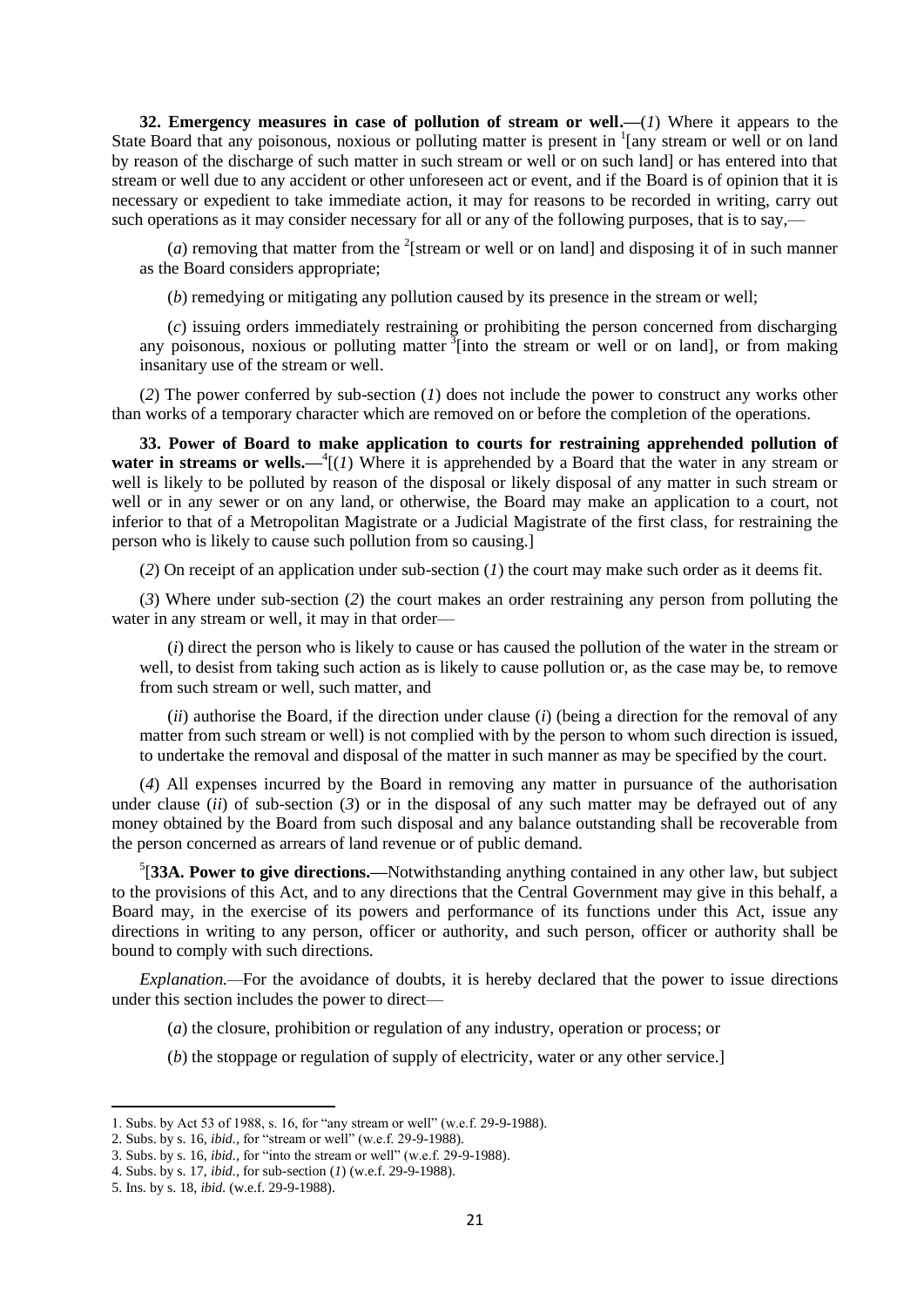#### CHAPTER VI

### FUNDS, ACCOUNTS AND AUDIT

**34. Contributions by Central Government.—**The Central Government may, after due appropriation made by Parliament by law in this behalf, make in each financial year such contributions to the Central Board as it may think necessary to enable the Board to perform its functions under this Act.

**35. Contributions by State Government.—**The State Government may, after due appropriation made by the Legislature of the State by law in this behalf, make in each financial year such contributions to the State Board as it may think necessary to enable that Board to perform its functions under this Act.

**36. Fund of Central Board.—**(*1*) The Central Board shall have its own fund, and all sums which may, from time to time, be paid to it by the Central Government and all other receipts (by way of gifts, grants, donations, benefactions <sup>1</sup>[, fees] or otherwise) of that Board shall be carried to the fund of the Board and all payments by the Board shall be made therefrom.

(*2*) The Central Board may expend such sums as it thinks fit for performing its functions under this Act, <sup>1</sup>[and, where any law for the time being in force relating to the prevention, control or abatement of air pollution provides for the performance of any function under such law by the Central Board, also for performing its functions under such law] and such sums shall be treated as expenditure payable out of the fund of the Board.

**37. Fund of State Board.—**(*1*) The State Board shall have its own fund, and the sums which may, from time to time, be paid to it by the State Government and all other receipts (by way of gifts, grants, donations, benefactions <sup>2</sup>[, fees] or otherwise) of that Board shall be carried to the fund of the Board and all payments by the Board shall be made therefrom.

(*2*) The State Board may expend such sums as it thinks fit for performing its functions under this Act, <sup>2</sup>[and, where any law for the time being in force relating to the prevention, control or abatement of air pollution provides for the performance of any function under such law by the State Board, also for performing its functions under such law] and such sums shall be treated as expenditure payable out of the fund of that Board.

3 [**37A. Borrowing powers of Board.—**A Board may, with the consent of, or in accordance with, the terms of any general or special authority given to it by the Central Government or, as the case may be, the State Government, borrow money from any source by way of loans or issue of bonds, debentures or such other instruments, as it may deem fit, for the performance of all or any of its functions under this Act.]

**38. Budget.—**The Central Board or, as the case may be, the State Board shall, during each financial year, prepare, in such form and at such time as may be prescribed, a budget in respect of the financial year next ensuing showing the estimated receipt and expenditure, and copies thereof shall be forwarded to the Central Government or, as the case may be, the State Government.

4 **[39. Annual report.—**(*1*) The Central Board shall, during each financial year, prepare, in such form as may be prescribed, an annual report giving full account of its activities under this Act during the previous financial year and copies thereof shall be forwarded to the Central Government within four months from the last date of the previous financial year and that Government shall cause every such report to be laid before both Houses of Parliament within nine months from the last date of the previous financial year.

(*2*) Every State Board shall, during each financial year, prepare, in such form as may be prescribed, an annual report giving full account of its activities under this Act during the previous financial year and copies thereof shall be forwarded to the State Government within four months from the last date of the previous financial year and that Government shall cause every such report to be laid before the State Legislature within a period of nine months from the last date of the previous financial year.]

<sup>1.</sup> Ins. by Act 44 of 1978, s. 16 (w.e.f. 12-12-1978).

<sup>2.</sup> Ins. by s. 17, *ibid.* (w.e.f. 12-12-1978).

<sup>3.</sup> Ins. by Act 53 of 1988, s. 19 (w.e.f. 29-9-1988).

<sup>4.</sup> Subs. by s. 20, *ibid.,* for section 39 (w.e.f. 29-9-1988).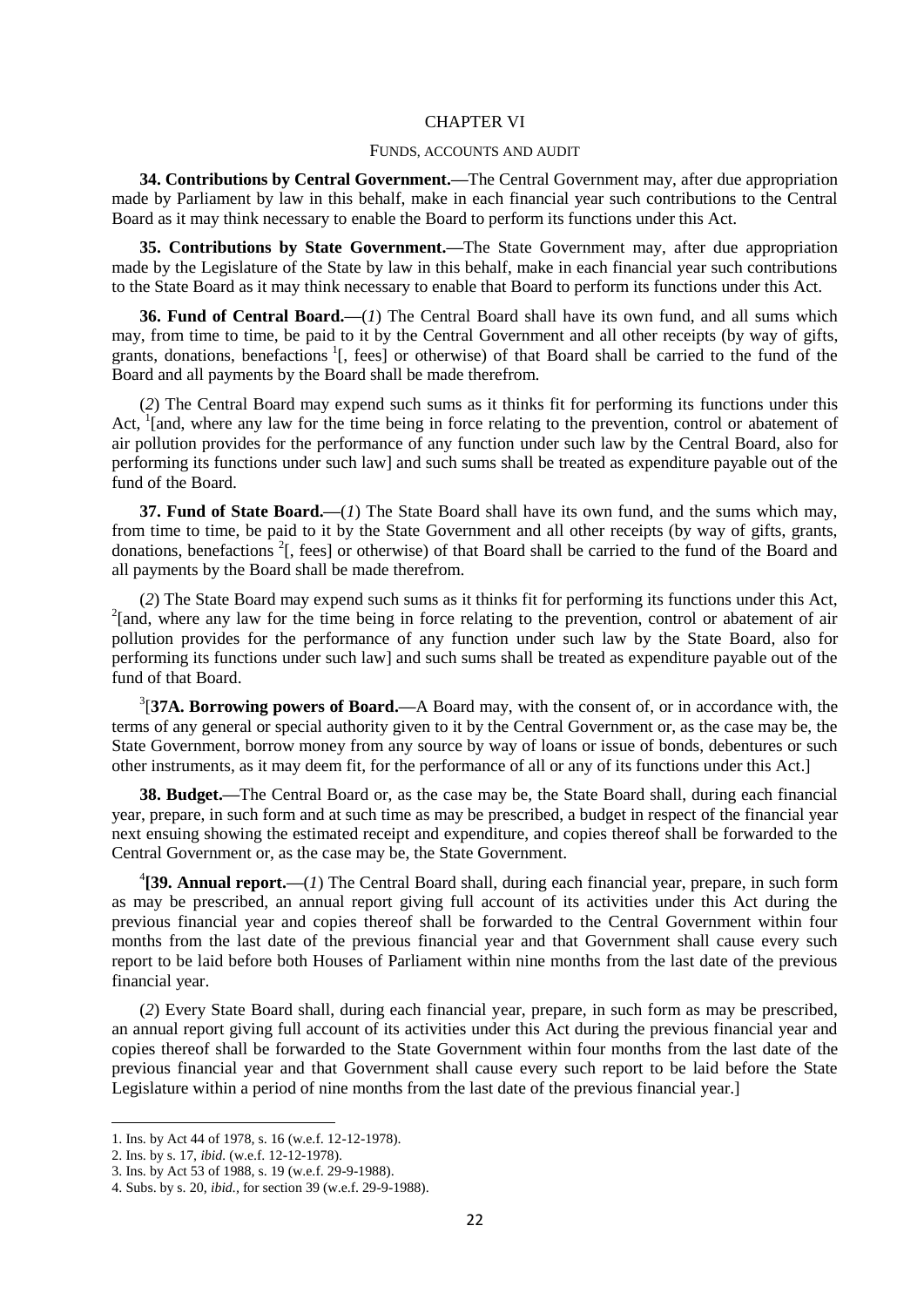**40. Accounts and audit.—**(*1*) Every Board shall maintain proper accounts and other relevant records and prepare an annual statement of accounts in such form as may be prescribed by the Central Government or, as the case may be, the State Government.

(*2*) The accounts of the Board shall be audited by an auditor duly qualified to act as an auditor of companies under section 226 of the Companies Act, 1956 (1 of 1956).

(*3*) The said auditor shall be appointed by the Central Government or, as the case may be, the State Government on the advice of the Comptroller and Auditor General of India.

(*4*) Every auditor appointed to audit the accounts of the Board under this Act shall have the right to demand the production of books, accounts, connected vouchers and other documents and papers and to inspect any of the offices of the Board.

(*5*) Every such auditor shall send a copy of his report together with an audited copy of the accounts to the Central Government or, as the case may be, the State Government.

(*6*) The Central Government shall, as soon as may be after the receipt of the audit report under sub-section (*5*), cause the same to be laid before both Houses of Parliament.

(*7*) The State Government shall, as soon as may be after the receipt of the audit report under sub-section (*5*), cause the same to be laid before the State Legislature.

### CHAPTER VII

#### PENALTIES AND PROCEDURE

1 **[41. Failure to comply with directions under sub-section (***2***) or sub-section (***3***) of section 20, or orders issued under clause (***c***) of sub-section (***1***) of section 32 or directions issued under sub-section (***2***) of section 33 or section 33A.—**(*1*) Whoever fails to comply with the direction given under sub-section (*2*) or sub-section (*3*) of section 20 within such time as may be specified in the direction shall, on conviction, be punishable with imprisonment for a term which may extend to three months or with fine which may extend to ten thousand rupees or with both and in case the failure continues, with an additional fine which may extend to five thousand rupees for every day during which such failure continues after the conviction for the first such failure.

(*2*) Whoever fails to comply with any order issued under clause (*c*) of sub-section (*1*) of section 32 or any direction issued by a court under sub-section (*2*) of section 33 or any direction issued under section 33A shall, in respect of each such failure and on conviction, be punishable with imprisonment for a term which shall not be less than one year and six months but which may extend to six years and with fine, and in case the failure continues, with an additional fine which may extend to five thousand rupees for every day during which such failure continues after the conviction for the first such failure.

(*3*) If the failure referred to in sub-section (*2*) continues beyond a period of one year after the date of conviction, the offender shall, on conviction, be punishable with imprisonment for a term which shall not be less than two years but which may extend to seven years and with fine.]

#### **42. Penalty for certain acts.—**(*1*) Whoever—

(*a*) destroys, pulls down, removes, injures or defaces any pillar, post or stake fixed in the ground or any notice or other matter put up, inscribed or placed, by or under the authority of the Board, or

(*b*) obstructs any person acting under the orders or directions of the Board from exercising his powers and performing his functions under this Act, or

(*c*) damages any works or property belonging to the Board, or

(*d*) fails to furnish to any officer or other employee of the Board any information required by him for the purpose of this Act, or

(*e*) fails to intimate the occurrence of any accident or other unforeseen act or event under section 31 to the Board and other authorities or agencies as required by that section, or

<sup>1.</sup> Subs. by Act 53 of 1988, s. 21, for section 41 (w.e.f. 29-9-1988).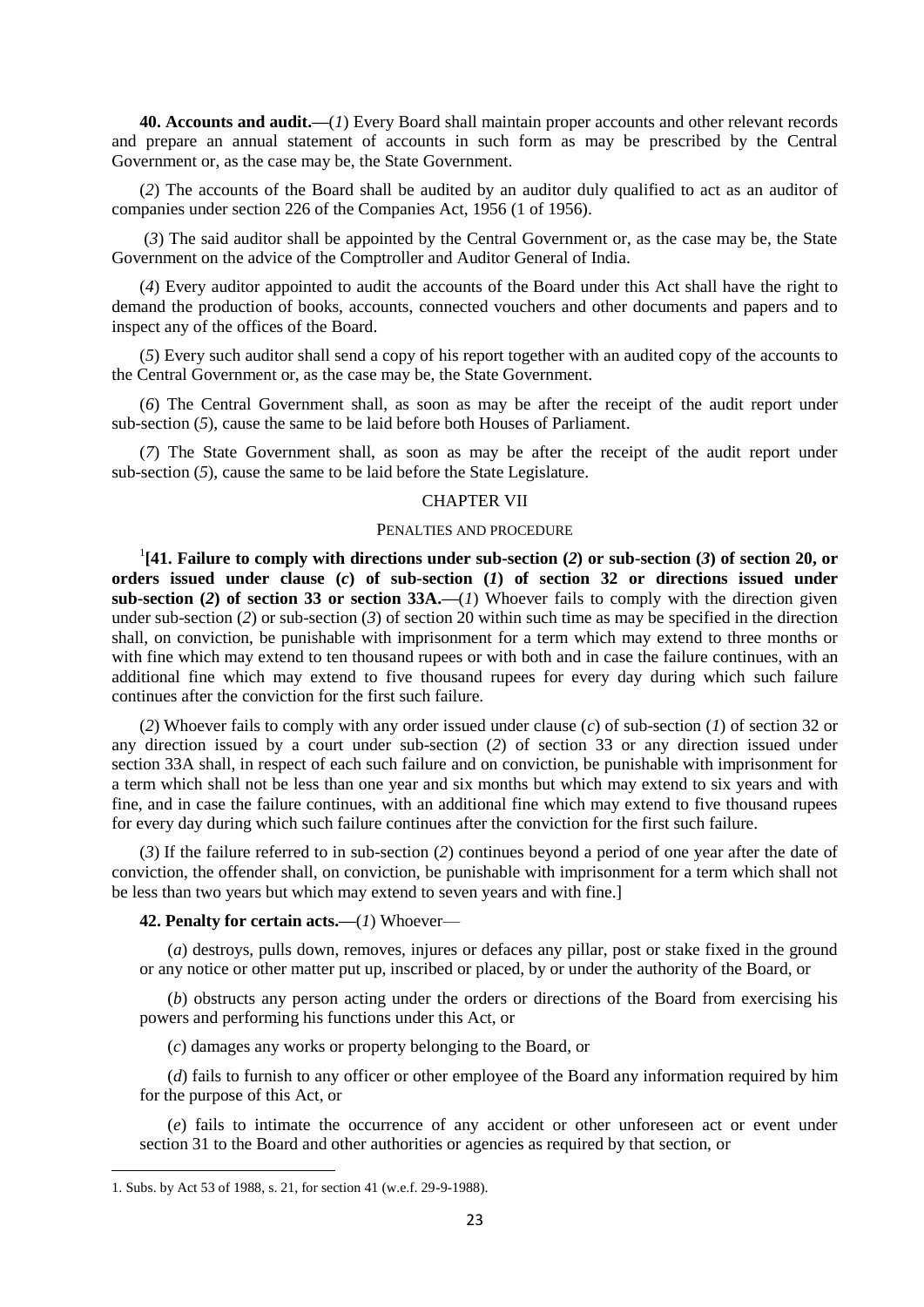(*f*) in giving any information which he is required to give under this Act, knowingly or wilfully makes a statement which is false in any material particular, or

(*g*) for the purpose of obtaining any consent under section 25 or section 26, knowingly or wilfully makes a statement which is false in any material particular,

shall be punishable with imprisonment for a term which may extend to three months or with fine which may extend to <sup>1</sup>[ten thousand rupees] or with both.

(*2*) Where for the grant of a consent in pursuance of the provisions of section 25 or section 26 the use of meter or gauge or other measure or monitoring device is required and such device is used for the purposes of those provisions, any person who knowingly or wilfully alters or interferes with that device so as to prevent it from monitoring or measuring correctly shall be punishable with imprisonment for a term which may extend to three months or with fine which may extend to <sup>1</sup>[ten thousand rupees] or with both.

**43. Penalty for contravention of provisions of section 24.—**Whoever contravenes the provisions of section 24 shall be punishable with imprisonment for a term which shall not be less than  $2$ [one year and six months] but which may extend to six years and with fine.

**44. Penalty for contravention of section 25 or section 26.—**Whoever contravenes the provisions of section 25 or section 26 shall be punishable with imprisonment for a term which shall not be less than  $2$ [one year and six months] but which may extend to six years and with fine.

**45. Enhanced penalty after previous conviction.—**If any person who has been convicted of any offence under section 24 or section 25 or section 26 is again found guilty of an offence involving a contravention of the same provision, he shall, on the second and on every subsequent conviction, be punishable with imprisonment for a term which shall not be less than <sup>3</sup>[two years] but which may extend to seven years and with fine:

Provided that for the purpose of this section no cognizance shall be taken of any conviction made more than two years before the commission of the offence which is being punished.

4 **[45A. Penalty for contravention of certain provisions of the Act.—**Whoever contravenes any of the provisions of this Act or fails to comply with any order or direction given under this Act, for which no penalty has been elsewhere provided in this Act, shall be punishable with imprisonment which may extend to three months or with fine which may extend to ten thousand rupees or with both, and in the case of a continuing contravention or failure, with an additional fine which may extend to five thousand rupees for every day during which such contravention or failure continues after conviction for the first such contravention or failure.]

**46. Publication of names of offenders.—**If any person convicted of an offence under this Act commits a like offence afterwards it shall be lawful for the court before which the second or subsequent conviction takes place to cause the offender's name and place of residence, the offence and the penalty imposed to be published at the offender's expense in such newspapers or in such other manner as the court may direct and the expenses of such publication shall be deemed to be part of the cost attending the conviction and shall be recoverable in the same manner as a fine.

**47. Offences by companies.—**(*1*) Where an offence under this Act has been committed by a company, every person who at the time the offence was committed was in charge of, and was responsible to the company for the conduct of, the business of the company, as well as the company, shall be deemed to be guilty of the offence and shall be liable to be proceeded against and punished accordingly:

Provided that nothing contained in this sub-section shall render any such person liable to any punishment provided in this Act if he proves that the offence was committed without his knowledge or that he exercised all due diligence to prevent the commission of such offence.

<sup>1.</sup> Subs. by Act 53 of 1988, s. 22, for "one thousand rupees" (w.e.f. 29-9-1988).

<sup>2.</sup> Subs. by s. 23, *ibid.,* for "six months" (w.e.f. 29-9-1988).

<sup>3.</sup> Subs. by s. 24, *ibid.,* for "one year" (w.e.f. 29-9-1988).

<sup>4.</sup> Ins. by s. 25, *ibid.* (w.e.f. 29-9-1988).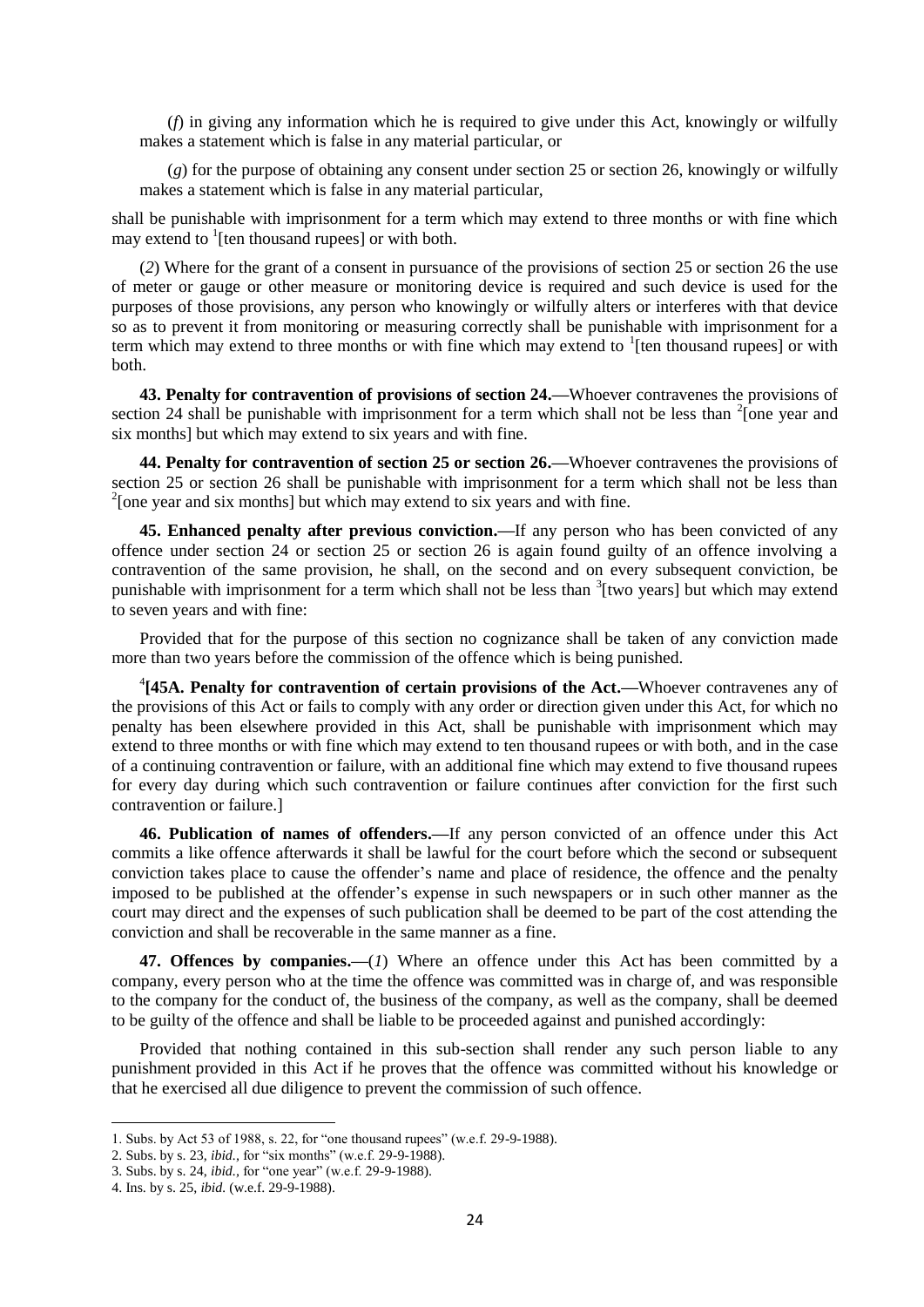(*2*) Notwithstanding anything contained in sub-section (*1*), where, an offence under this Act has been committed by a company and it is proved that the offence has been committed with the consent or connivance of, or is attributable to any neglect on the part of, any director, manager, secretary or other officer of the company, such director, manager, secretary or other officer shall also be deemed to be guilty of that offence and shall be liable to be proceeded against and punished accordingly.

*Explanation.*—For the purposes of this section,—

(*a*) "company" means any body corporate, and includes a firm or other association of individuals; and

(*b*) "director" in relation to a firm means a partner in the firm.

**48. Offences by Government Departments.—**Where an offence under this Act has been committed by any Department of Government, the Head of the Department shall be deemed to be guilty of the offence and shall be liable to be proceeded against and punished accordingly:

Provided that nothing contained in this section shall render such Head of the Department liable to any punishment if he proves that the offence was committed without his knowledge or that he exercised all due diligence to prevent the commission of such offence.

**49. Cognizance of offences.**— $^1$ [(*1*) No court shall take cognizance of any offence under this Act except on a complaint made by—

(*a*) a Board or any officer authorised in this behalf by it; or

(*b*) any person who has given notice of not less than sixty days, in the manner prescribed, of the alleged offence and of his intention to make a complaint, to the Board or officer authorised as aforesaid,

and no court inferior to that of a Metropolitan Magistrate or a Judicial Magistrate of the first class shall try any offence punishable under this Act.]

 $2^{2}$ [(2) Where a complaint has been made under clause (b) of sub-section (1), the Board shall, on demand by such person, make available the relevant reports in its possession to that person:

Provided that the Board may refuse to make any such report available to such person if the same is, in its opinion, against the public interest.]

 $3[(3)]$  Notwithstanding anything contained in <sup>4</sup>[section 29 of the Code of Criminal Procedure, 1973 (2 of 1974)], it shall be lawful for any  $5$ [Judicial Magistrate of the first class or for any Metropolitan Magistrate] to pass a sentence of imprisonment for a term exceeding two years or of fine exceeding two thousand rupees on any person convicted of an offence punishable under this Act.

**50. Members, officers and servants of Board to be public servants.—**All members, officers and servants of a Board when acting or purporting to act in pursuance of any of the provisions of this Act and the rules made thereunder shall be deemed to be public servants within the meaning of section 21 of the Indian Penal Code (45 of 1860).

### CHAPTER VIII

#### **MISCELLANEOUS**

**51. Central Water Laboratory.—**(*1*) The Central Government may, by notification in the Official Gazette,—

(*a*) establish a Central Water Laboratory; or

<sup>1.</sup> Subs. by Act 53 of 1988, s. 26, for sub-section (*1*) (w.e.f. 29-9-1988).

<sup>2.</sup> Ins. by s. 26, *ibid.* (w.e.f. 29-9-1988).

<sup>3.</sup> Sub-section (*2*) renumbered as sub-section (*3*) thereof by s. 26, *ibid.* (w.e.f. 29-9-1988).

<sup>4.</sup> Subs. by Act 44 of 1978, s. 19, for "section 32 of the Code of Criminal Procedure, 1898 (5 of 1898)" (w.e.f. 12-12-1978).

<sup>5.</sup> Subs. by s. 19, *ibid.,* for "Magistrate of the first class or for any Presidency Magistrate" (w.e.f. 12-12-1978).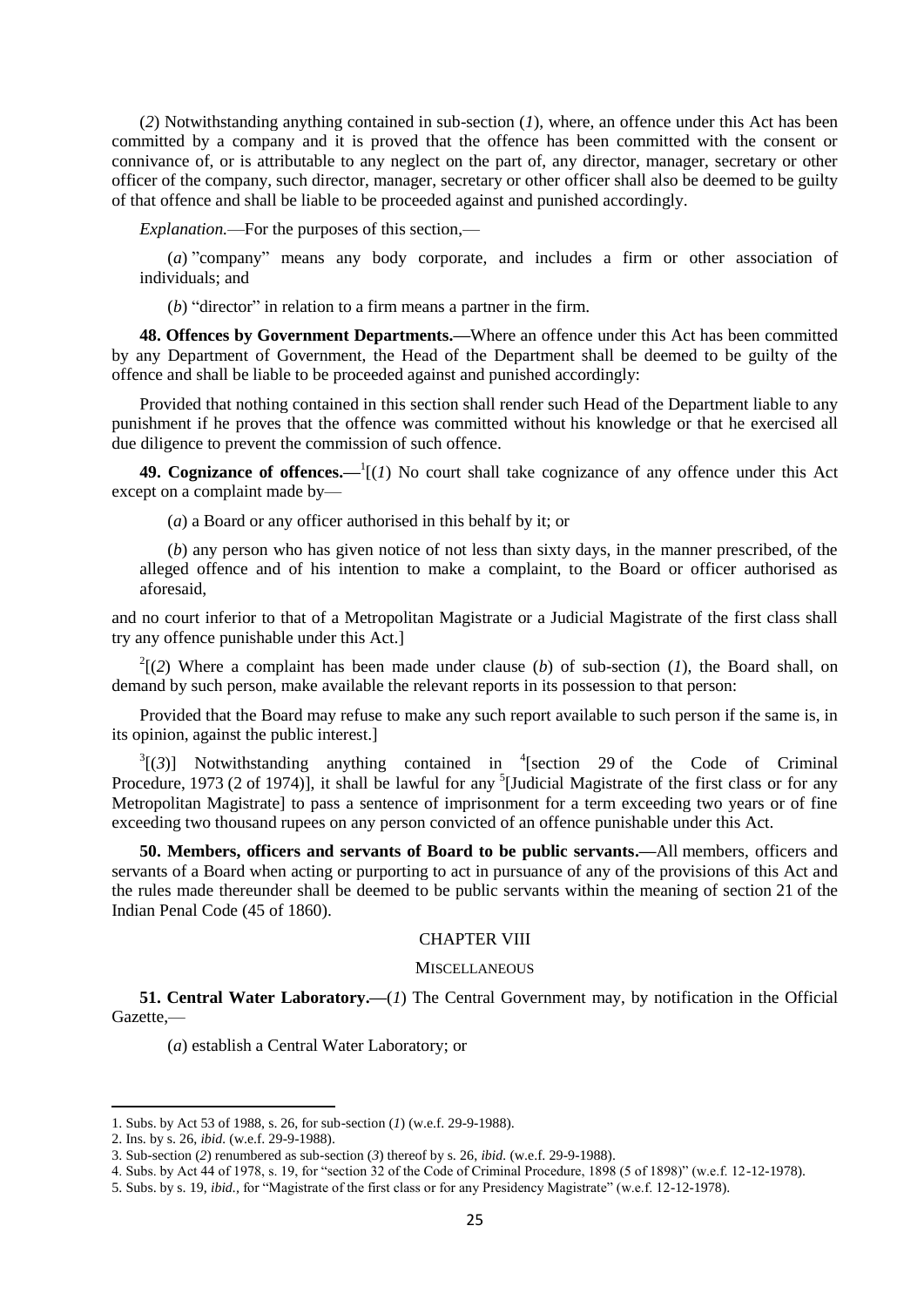(*b*) specify any laboratory or institute as a Central Water Laboratory, to carry out the functions entrusted to the Central Water Laboratory under this Act.

(*2*) The Central Government may, after consultation with the Central Board, make rules prescribing—

(*a*) the functions of the Central Water Laboratory;

(*b*) the procedure for the submission to the said laboratory of samples of water or of sewage or trade effluent for analysis or tests, the form of the laboratory's report thereunder and the fees payable in respect of such report;

(*c*) such other matters as may be necessary or expedient to enable that laboratory to carry out its functions.

**52. State Water Laboratory.—**(*1*) The State Government may, by notification in the Official Gazette,—

(*a*) establish a State Water Laboratory; or

(*b*) specify any laboratory or institute as a State Water Laboratory, to carry out the functions entrusted to the State Water Laboratory under this Act.

(*2*) The State Government may, after consultation with the State Board, make rules prescribing—

(*a*) the functions of the State Water Laboratory;

(*b*) the procedure for the submission to the said laboratory of samples of water or of sewage or trade effluent for analysis or tests, the form of the laboratory's report thereon and the fees payable in respect of such report;

(*c*) such other matters as may be necessary or expedient to enable that laboratory to carry out its functions.

**53. Analysts.—**(*1*) The Central Government may, by notification in the Official Gazette, appoint such persons as it thinks fit and having the prescribed qualifications to be Government analysts for the purpose of analysis of samples of water or of sewage or trade effluent sent for analysis to any laboratory established or specified under sub-section (*1*) of section 51.

(*2*) The State Government may, by notification in the Official Gazette, appoint such persons as it thinks fit and having the prescribed qualifications to be Government analysts for the purpose of analysis of samples of water or of sewage or trade effluent sent for analysis to any laboratory established or specified under sub-section (*1*) of section 52.

(*3*) Without prejudice to the provisions of sub-section (*3*) of section 12, the Central Board or, as the case may be, the State Board may, by notification in the Official Gazette, and with the approval of the Central Government or the State Government, as the case may be, appoint such persons as it thinks fit and having the prescribed qualifications to be Board analysts for the purpose of analysis of samples of water or of sewage or trade effluent sent for analysis to any laboratory established or recognised under section 16, or, as the case may be, under section 17.

**54. Reports of analysts.—**Any document purporting to be a report signed by a Government analyst or, as the case may be, a Board analyst may be used as evidence of the facts stated therein in any proceeding under this Act.

**55. Local authorities to assist.—**All local authorities shall render such help and assistance and furnish such information to the Board as it may require for the discharge of its functions, and shall make available to the Board for inspection and examination such records, maps, plans and other documents as may be necessary for the discharge of its functions.

**56. Compulsory acquisition of land for the State Board.—**Any land required by a State Board for the efficient performance of its functions under this Act shall be deemed to be needed for a public purpose and such land shall be acquired for the State Board under the provisions of the Land Acquisition Act, 1894 (1 of 1894), or under any other corresponding law for the time being in force.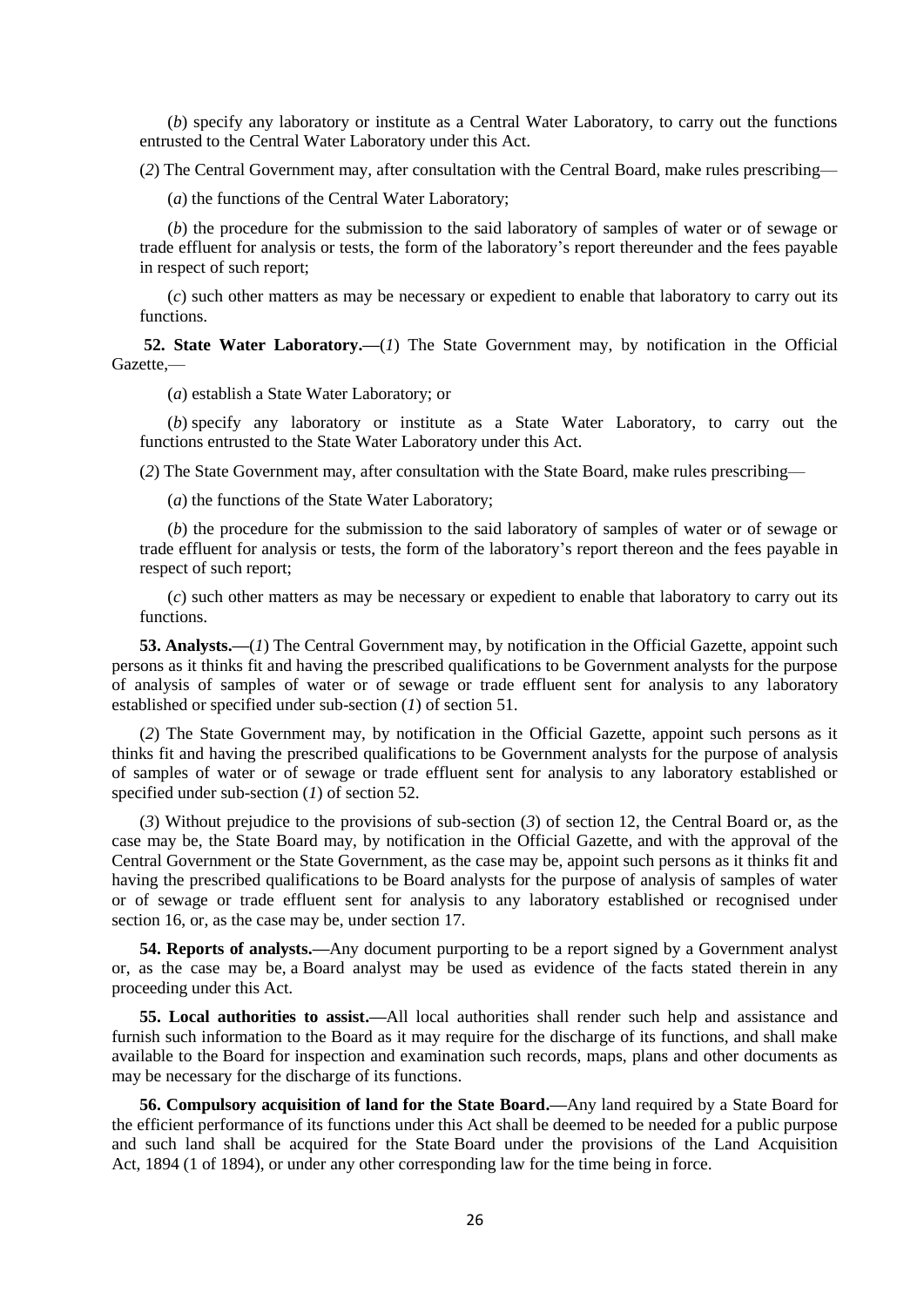**57. Returns and reports.—**The Central Board shall furnish to the Central Government, and a State Board shall furnish to the State Government and to the Central Board such reports, returns, statistics, accounts and other information with respect to its fund or activities as that Government, or, as the case may be, the Central Board may, from time to time, require.

**58. Bar of jurisdiction.—**No civil court shall have jurisdiction to entertain any suit or proceeding in respect of any matter which an appellate authority constituted under this Act is empowered by or under this Act to determine, and no injunction shall be granted by any court or other authority in respect of any action taken or to be taken in pursuance of any power conferred by or under this Act.

**59. Protection of action taken in good faith.—**No suit or other legal proceedings shall lie against the Government or any officer of Government or any member or officer of a Board in respect of anything which is in good faith done or intended to be done in pursuance of this Act or the rules made thereunder.

**60. Overriding effect.—**The provisions of this Act shall have effect notwithstanding anything inconsistent therewith contained in any enactment other than this Act.

**61. Power of Central Government to supersede the Central Board and Joint Boards.—**(*1*) If at any time the Central Government is of opinion—

(*a*) that the Central Board or any Joint Board has persistently made default in the performance of the functions imposed on it by or under this Act; or

(*b*) that circumstances exist which render it necessary in the public interest so to do,

the Central Government may, by notification in the Official Gazette, supersede the Central Board or such Joint Board, as the case may be, for such period, not exceeding one year, as may be specified in the notification:

Provided that before issuing a notification under this sub-section for the reasons mentioned in clause (*a*), the Central Government shall give a reasonable opportunity to the Central Board or such Joint Board, as the case may be, to show cause why it should not be superseded and shall consider the explanations and objections, if any, of the Central Board or such Joint Board, as the case may be.

(*2*) Upon the publication of a notification under sub-section (*1*) superseding the Central Board or any Joint Board,—

(*a*) all the members shall, as from the date of supersession vacate their offices as such;

(*b*) all the powers, functions and duties which may, by or under this Act, be exercised, performed or discharged by the Central Board or such Joint Board shall, until the Central Board or the Joint Board, as the case may be, is reconstituted under sub-section (*3*) be exercised, performed or discharged by such person or persons as the Central Government may direct;

(*c*) all property owned or controlled by the Central Board or such Joint Board shall, until the Central Board or the Joint Board, as the case may be, is reconstituted under sub-section (*3*) vest in the Central Government.

(*3*) On the expiration of the period of supersession specified in the notification issued under sub-section (*1*), the Central Government may—

(*a*) extend the period of supersession for such further term, not exceeding six months, as it may consider necessary; or

(*b*) reconstitute the Central Board or the Joint Board, as the case may be, by fresh nomination or appointment, as the case may be, and in such case any person who vacated his office under clause (*a*) of sub-section (*2*) shall not be deemed disqualified for nomination or appointment:

Provided that the Central Government may at any time before the expiration of the period of supersession, whether originally specified under sub-section (*1*) or as extended under this sub-section, take action under clause  $(b)$  of this sub-section.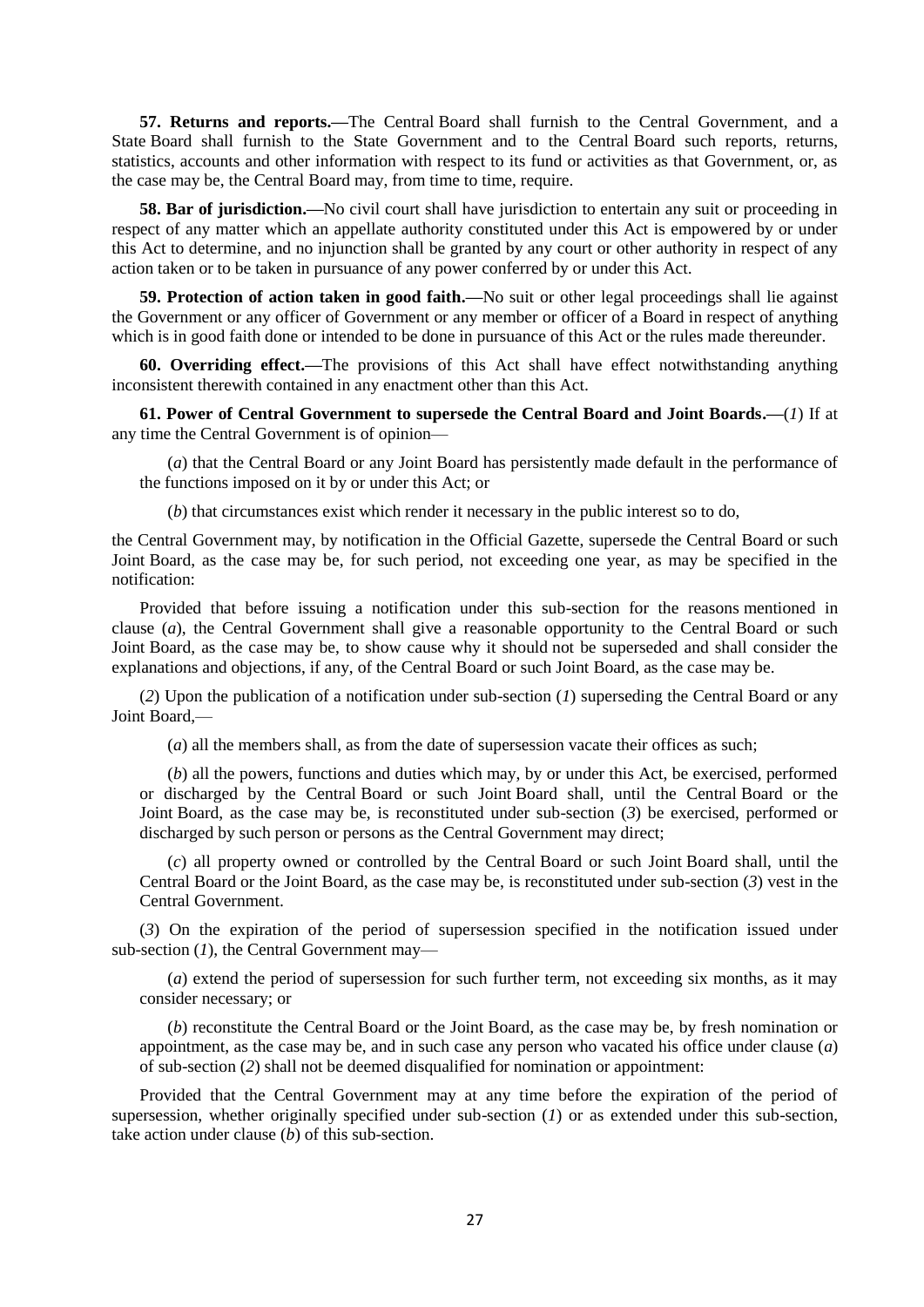**62. Power of State Government to supersede State Board.—**(*1*) If at any time the State Government is of opinion—

(*a*) that the State Board has persistently made default in the performance of the functions imposed on it by or under this Act; or

(*b*) that circumstances exist which render it necessary in the public interest so to do,

the State Government may, by notification in the Official Gazette, supersede the State Board for such period, not exceeding one year, as may be specified in the notification:

Provided that before issuing a notification under this sub-section for the reasons mentioned in clause (*a*), the State Government shall give a reasonable opportunity to the State Board to show cause why it should not be superseded and shall consider the explanations and objections, if any, of the State Board.

(*2*) Upon the publication of a notification under sub-section (*1*) superseding the State Board, the provisions of sub-sections (*2*) and (*3*) of section 61 shall apply in relation to the supersession of the State Board as they apply in relation to the supersession of the Central Board or a Joint Board by the Central Government.

**63. Power of Central Government to make rules.—**(*1*) The Central Government may, simultaneously with the constitution of the Central Board, make rules in respect of the matters specified in sub-section (*2*):

Provided that when the Central Board has been constituted, no such rule shall be made, varied, amended or repealed without consulting the Board.

(*2*) In particular, and without prejudice to the generality of the foregoing power, such rules may provide for all or any of the following matters, namely:—

(*a*) the terms and conditions of service of the members (other than the chairman and member-secretary) of the Central Board under sub-section (*8*) of section 5;

(*b*) the intervals and the time and place at which meetings of the Central Board or of any committee thereof constituted under this Act, shall be held and the procedure to be followed at such meetings, including the quorum necessary for the transaction of business under section 8, and under sub-section (*2*) of section 9;

(*c*) the fees and allowances to be paid to such members of a committee of the Central Board as are not members of the Board under sub-section (*3*) of section 9;

 $\frac{1}{d}$  (*d*) the manner in which and the purposes for which persons may be associated with the Central Board under sub-section (*1*) of section 10 and the fees and allowances payable to such persons;]

(*e*) the terms and conditions of service of the chairman and the member-secretary of the Central Board under sub-section (*9*) of section 5 and under sub-section (*1*) of section 12;

(*f*) conditions subject to which a person may be appointed as a consulting engineer to the Central Board under sub-section (*4*) of section 12;

(*g*) the powers and duties to be exercised and performed by the chairman and the member-secretary of the Central Board;

 $2_{\star}$  $*$   $*$   $*$   $*$   $*$   $*$   $*$ 

(*j*) the form of the report of the Central Board analyst under sub-section (*1*) of section 22;

(*k*) the form of the report of the Government analyst under sub-section (*3*) of section 22;

<sup>1.</sup> Subs. by Act 44 of 1978, s. 20, for clause (*d*) (w.e.f. 12-12-1978).

<sup>2.</sup> Clauses (*h*) and (*i*) omitted by s. 20, *ibid*. (w.e.f. 12-12-1978).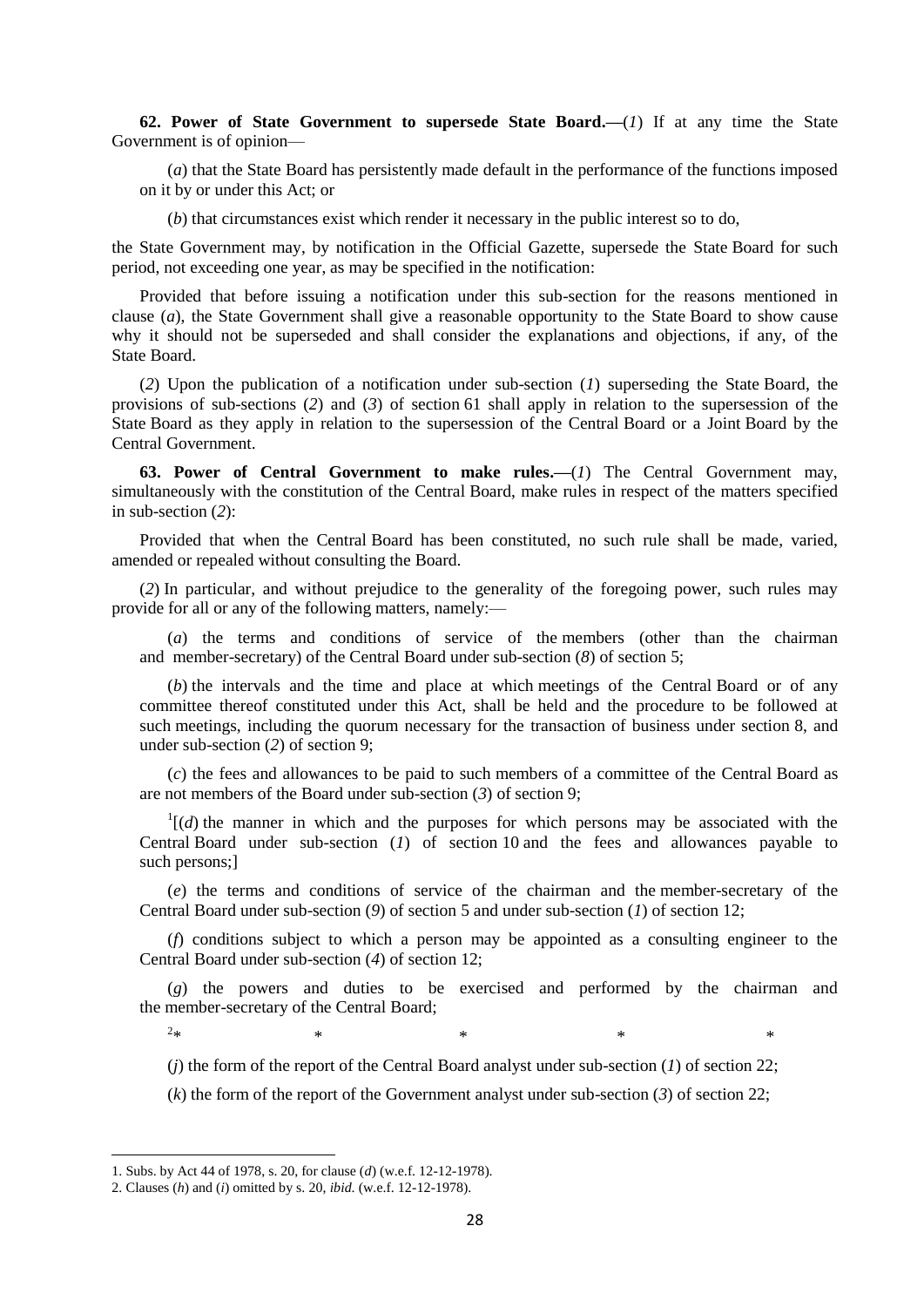$\frac{1}{l}(l)$  the form in which and the time within which the budget of the Central Board may be prepared and forwarded to the Central Government under section 38;

(*ll*) the form in which the annual report of the Central Board may be prepared under section 39;]

(*m*) the form in which the accounts of the Central Board may be maintained under section 40;

 $2(mm)$  the manner in which notice of intention to make a complaint shall be given to the Central Board or officer authorised by it under section 49;]

(*n*) any other matter relating to the Central Board, including the powers and functions of that Board in relation to Union territories;

(*o*) any other matter which has to be, or may be, prescribed.

(*3*) Every rule made by the Central Government under this Act shall be laid, as soon as may be after it is made, before each House of Parliament while it is in session for a total period of thirty days which may be comprised in one session or in two or more successive sessions, and if, <sup>3</sup>[before the expiry of the session immediately following the session or the successive sessions aforesaid], both Houses agree in making any modification in the rule or both Houses agree that the rule should not be made, the rule shall thereafter have effect only in such modified form or be of no effect, as the case may be; so, however, that any such modification or annulment shall be without prejudice to the validity of anything previously done under that rule.

**64. Power of State Government to make rules.—(1)** The State Government may, simultaneously with the constitution of the State Board, make rules to carry out the purposes of this Act in respect of matters not falling within the purview of section 63:

Provided that when the State Board has been constituted, no such rule shall be made, varied, amended or repealed without consulting that Board.

(*2*) In particular, and without prejudice to the generality of the foregoing power, such rules may provide for all or any of the following matters, namely:—

(*a*) the terms and conditions of service of the members (other than the chairman and the member-secretary) of the State Board under sub-section (*8*) of section 5;

(*b*) the time and place of meetings of the State Board or of any committee of that Board constituted under this Act and the procedure to be followed at such meeting, including the quorum necessary for the transaction of business under section 8 and under sub-section (*2*) of section 9;

(*c*) the fees and allowances to be paid to such members of a committee of the State Board as are not members of the Board under sub-section (*3*) of section 9;

(*d*) the manner in which and the purposes for which persons may be associated with the State Board under sub-section  $(I)$  of section  $10<sup>4</sup>$  [and the fees and allowances payable to such persons];

(*e*) the terms and conditions of service of the chairman and the member-secretary of the State Board under sub-section (*9*) of section 5 and under sub-section (*1*) of section 12;

(*f*) the conditions subject to which a person may be appointed as a consulting engineer to the State Board under sub-section (*4*) of section 12;

(*g*) the powers and duties to be exercised and discharged by the chairman and the member-secretary of the State Board;

(*h*) the form of the notice referred to in section 21;

(*i*) the form of the report of the State Board analyst under sub-section (*1*) of section 22;

<sup>1.</sup> Subs. by Act 53 of 1988, s. 27, for clause (*l*) (w.e.f. 29-9-1988).

<sup>2.</sup> Ins. by s. 27, *ibid.* (w.e.f. 29-9-1988).

<sup>3.</sup> Subs. by Act 44 of 1978, s. 20, for certain words (w.e.f. 12-12-1978).

<sup>4.</sup> Ins. by s. 21, *ibid.* (w.e.f. 12-12-1978).